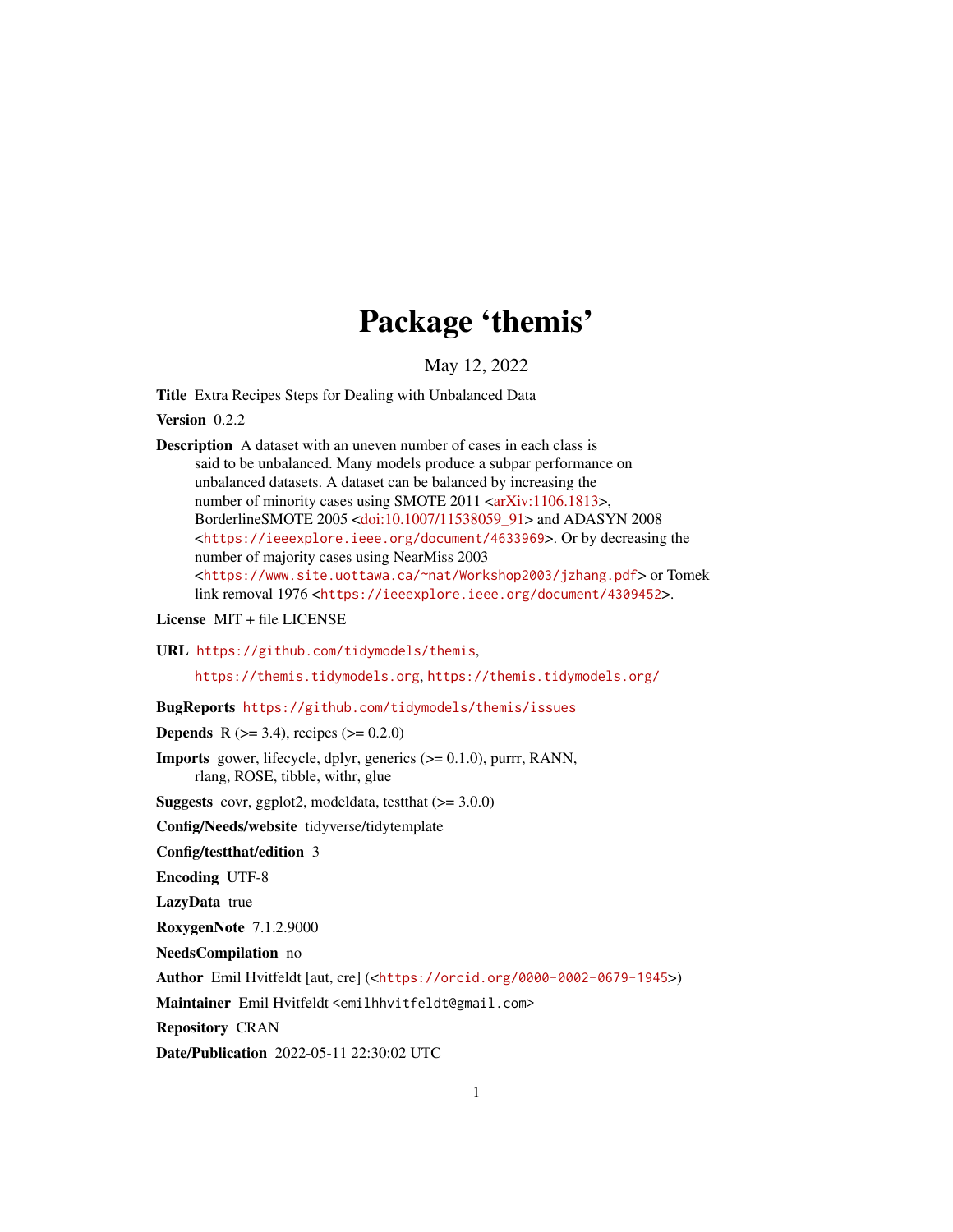# <span id="page-1-0"></span>R topics documented:

|                                                                                                              | $\mathcal{D}_{\mathcal{L}}$ |
|--------------------------------------------------------------------------------------------------------------|-----------------------------|
|                                                                                                              | 3                           |
|                                                                                                              | 5                           |
|                                                                                                              | 5                           |
|                                                                                                              | 6                           |
|                                                                                                              | 7                           |
|                                                                                                              | <b>9</b>                    |
|                                                                                                              | - 11                        |
| step downsample $\ldots \ldots \ldots \ldots \ldots \ldots \ldots \ldots \ldots \ldots \ldots \ldots \ldots$ | - 14                        |
|                                                                                                              | 17                          |
|                                                                                                              | <sup>20</sup>               |
|                                                                                                              |                             |
|                                                                                                              |                             |
|                                                                                                              |                             |
|                                                                                                              |                             |
|                                                                                                              |                             |
|                                                                                                              |                             |
|                                                                                                              |                             |

## **Index** [35](#page-34-0)

<span id="page-1-1"></span>

adasyn *Adaptive Synthetic Algorithm*

# Description

Generates synthetic positive instances using ADASYN algorithm.

# Usage

 $adasyn(df, var, k = 5, over\_ratio = 1)$ 

| df         | data. frame or tibble. Must have 1 factor variable and remaining numeric vari-<br>ables.                                                                                                                                                                                                                                                          |
|------------|---------------------------------------------------------------------------------------------------------------------------------------------------------------------------------------------------------------------------------------------------------------------------------------------------------------------------------------------------|
| var        | Character, name of variable containing factor variable.                                                                                                                                                                                                                                                                                           |
| k          | An integer. Number of nearest neighbor that are used to generate the new exam-<br>ples of the minority class.                                                                                                                                                                                                                                     |
| over_ratio | A numeric value for the ratio of the majority-to-minority frequencies. The de-<br>fault value (1) means that all other levels are sampled up to have the same fre-<br>quency as the most occurring level. A value of 0.5 would mean that the minority<br>levels will have (at most) (approximately) half as many rows than the majority<br>level. |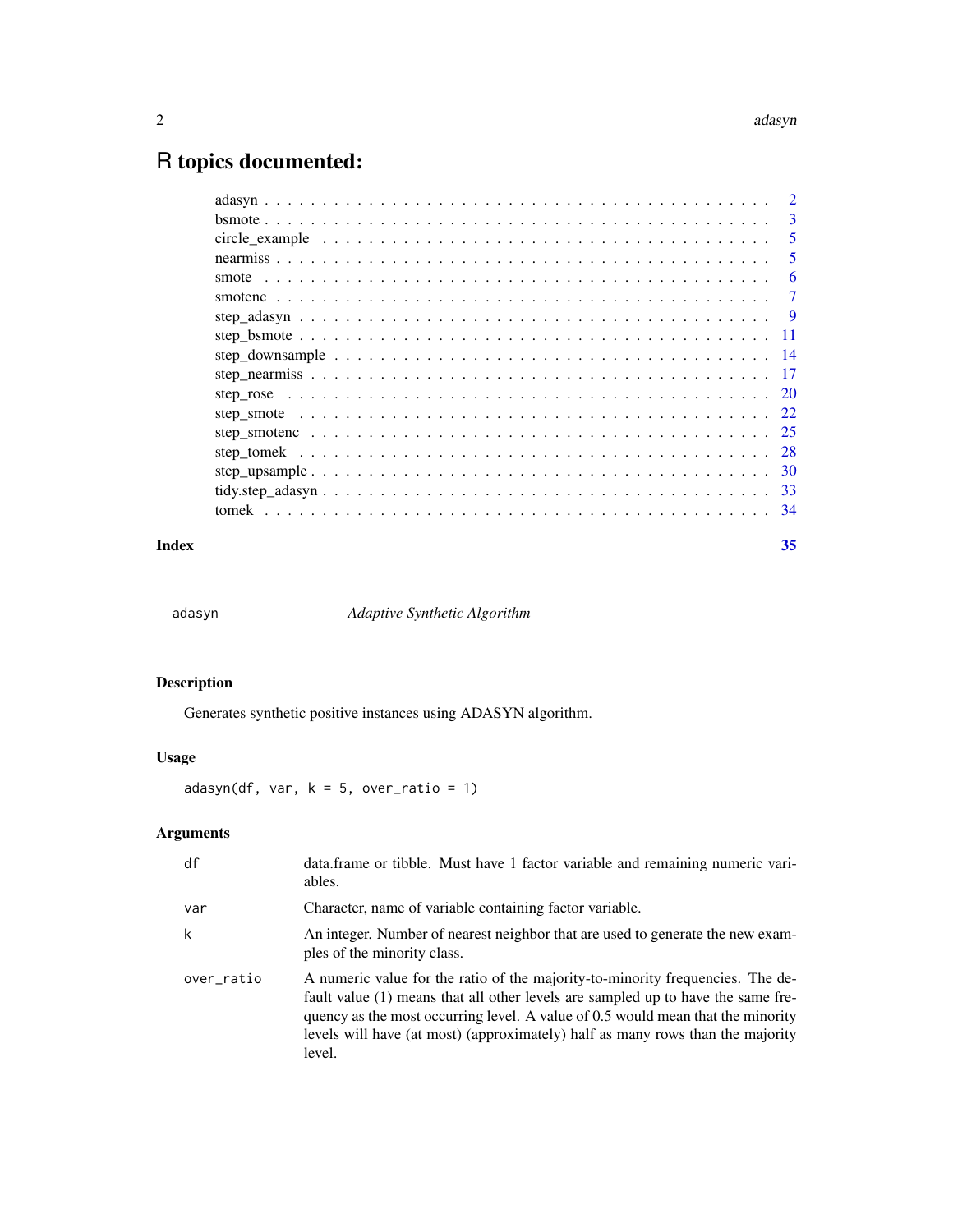#### <span id="page-2-0"></span>bsmote 3

# Details

All columns used in this function must be numeric with no missing data.

# Value

A data.frame or tibble, depending on type of df.

# References

Chawla, N. V., Bowyer, K. W., Hall, L. O., and Kegelmeyer, W. P. (2002). Smote: Synthetic minority over-sampling technique. Journal of Artificial Intelligence Research, 16:321-357.

# See Also

[step\\_adasyn\(\)](#page-8-1) for step function of this method

Other Direct Implementations: [bsmote\(](#page-2-1)), [nearmiss\(](#page-4-1)), [smotenc\(](#page-6-1)), [smote\(](#page-5-1)), [tomek\(](#page-33-1))

#### Examples

```
circle_numeric <- circle_example[, c("x", "y", "class")]
```

```
res <- adasyn(circle_numeric, var = "class")
```
res <- adasyn(circle\_numeric, var = "class", k = 10)

res <- adasyn(circle\_numeric, var = "class", over\_ratio = 0.8)

<span id="page-2-1"></span>

bsmote *borderline-SMOTE Algorithm*

#### Description

BSMOTE generates generate new examples of the minority class using nearest neighbors of these cases in the border region between classes.

# Usage

```
bsmote(df, var, k = 5, over_ratio = 1, all_neighbors = FALSE)
```

| df  | data frame or tibble. Must have 1 factor variable and remaining numeric vari-<br>ables.                       |
|-----|---------------------------------------------------------------------------------------------------------------|
| var | Character, name of variable containing factor variable.                                                       |
| k   | An integer. Number of nearest neighbor that are used to generate the new exam-<br>ples of the minority class. |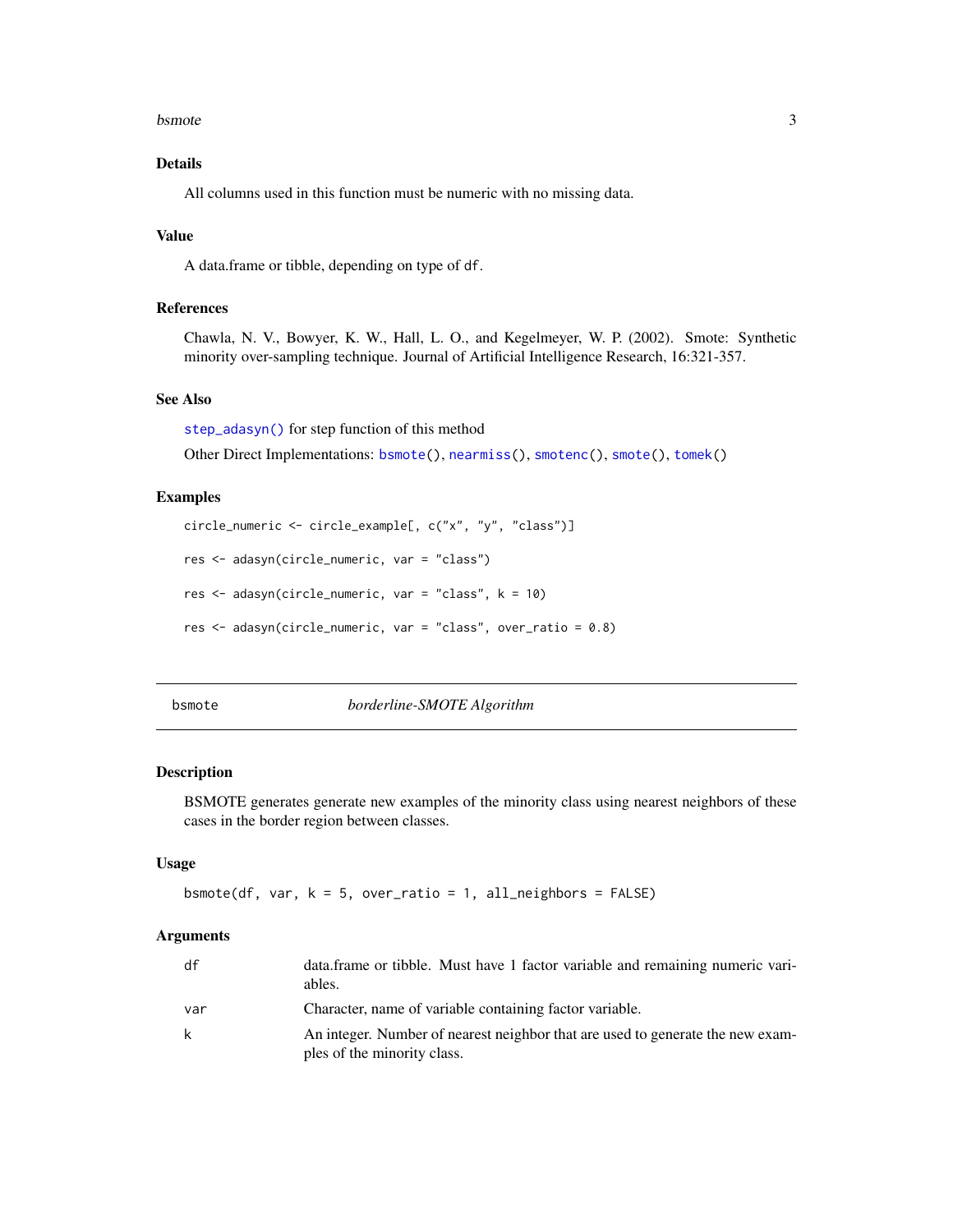<span id="page-3-0"></span>

| over_ratio    | A numeric value for the ratio of the majority-to-minority frequencies. The de-   |
|---------------|----------------------------------------------------------------------------------|
|               | fault value (1) means that all other levels are sampled up to have the same fre- |
|               | quency as the most occurring level. A value of 0.5 would mean that the minority  |
|               | levels will have (at most) (approximately) half as many rows than the majority   |
|               | level.                                                                           |
| all neighbors | Type of two borderline-SMOTE method. Defaults to FALSE. See details.             |

#### Details

This methods works the same way as [smote\(\)](#page-5-1), expect that instead of generating points around every point of of the minority class each point is first being classified into the boxes "danger" and "not". For each point the k nearest neighbors is calculated. If all the neighbors comes from a different class it is labeled noise and put in to the "not" box. If more then half of the neighbors comes from a different class it is labeled "danger.

If all\_neighbors = FALSE then points will be generated between nearest neighbors in its own class. If all\_neighbors = TRUE then points will be generated between any nearest neighbors. See examples for visualization.

The parameter neighbors controls the way the new examples are created. For each currently existing minority class example X new examples will be created (this is controlled by the parameter over\_ratio as mentioned above). These examples will be generated by using the information from the neighbors nearest neighbor of each example of the minority class. The parameter neighbors controls how many of these neighbor are used.

All columns used in this step must be numeric with no missing data.

#### Value

A data.frame or tibble, depending on type of df.

# References

Hui Han, Wen-Yuan Wang, and Bing-Huan Mao. Borderline-smote: a new over-sampling method in imbalanced data sets learning. In International Conference on Intelligent Computing, pages 878–887. Springer, 2005.

#### See Also

[step\\_bsmote\(\)](#page-10-1) for step function of this method

Other Direct Implementations: [adasyn\(](#page-1-1)), [nearmiss\(](#page-4-1)), [smotenc\(](#page-6-1)), [smote\(](#page-5-1)), [tomek\(](#page-33-1))

```
circle_numeric <- circle_example[, c("x", "y", "class")]
res <- bsmote(circle_numeric, var = "class")
res <- bsmote(circle_numeric, var = "class", k = 10)
res <- bsmote(circle_numeric, var = "class", over_ratio = 0.8)
```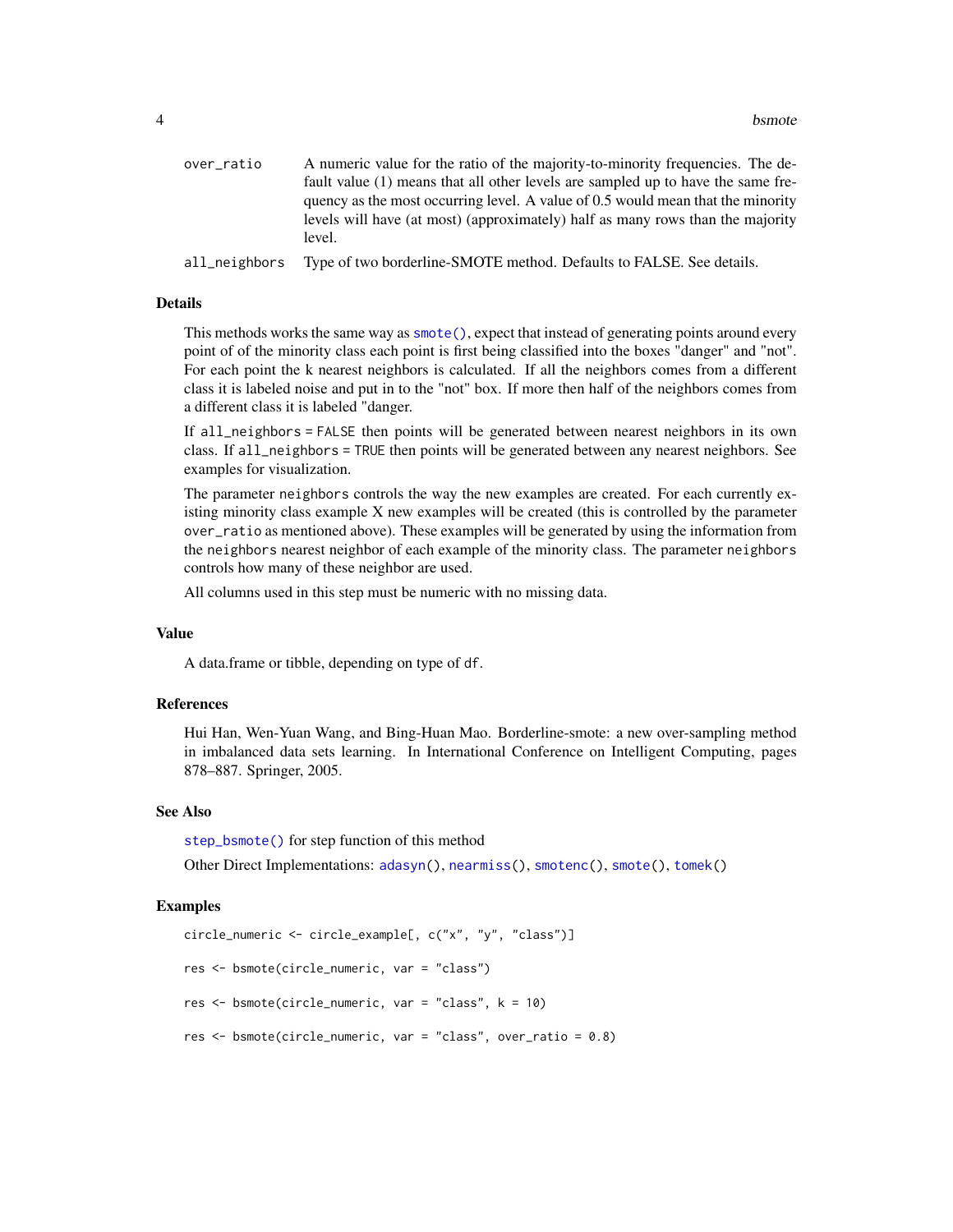<span id="page-4-0"></span>circle\_example 5

```
res <- bsmote(circle_numeric, var = "class", all_neighbors = TRUE)
```
circle\_example *Synthetic Dataset With a Circle*

# Description

A random dataset with two classes one of which is inside a circle. Used for examples to show how the different methods handles borders.

# Usage

circle\_example

# Format

A data frame with 200 rows and 4 variables:

x Numeric.

y Numeric.

class Factor, values "Circle" and "Rest".

id character, ID variable.

<span id="page-4-1"></span>nearmiss *Remove Points Near Other Classes*

# Description

Generates synthetic positive instances using nearmiss algorithm.

#### Usage

nearmiss(df, var,  $k = 5$ , under\_ratio = 1)

| df          | data.frame or tibble. Must have 1 factor variable and remaining numeric vari-<br>ables.                                                                                                                                                                                                                                                             |
|-------------|-----------------------------------------------------------------------------------------------------------------------------------------------------------------------------------------------------------------------------------------------------------------------------------------------------------------------------------------------------|
| var         | Character, name of variable containing factor variable.                                                                                                                                                                                                                                                                                             |
| k           | An integer. Number of nearest neighbor that are used to generate the new exam-<br>ples of the minority class.                                                                                                                                                                                                                                       |
| under_ratio | A numeric value for the ratio of the minority-to-majority frequencies. The de-<br>fault value (1) means that all other levels are sampled down to have the same<br>frequency as the least occurring level. A value of 2 would mean that the ma-<br>jority levels will have (at most) (approximately) twice as many rows than the<br>minority level. |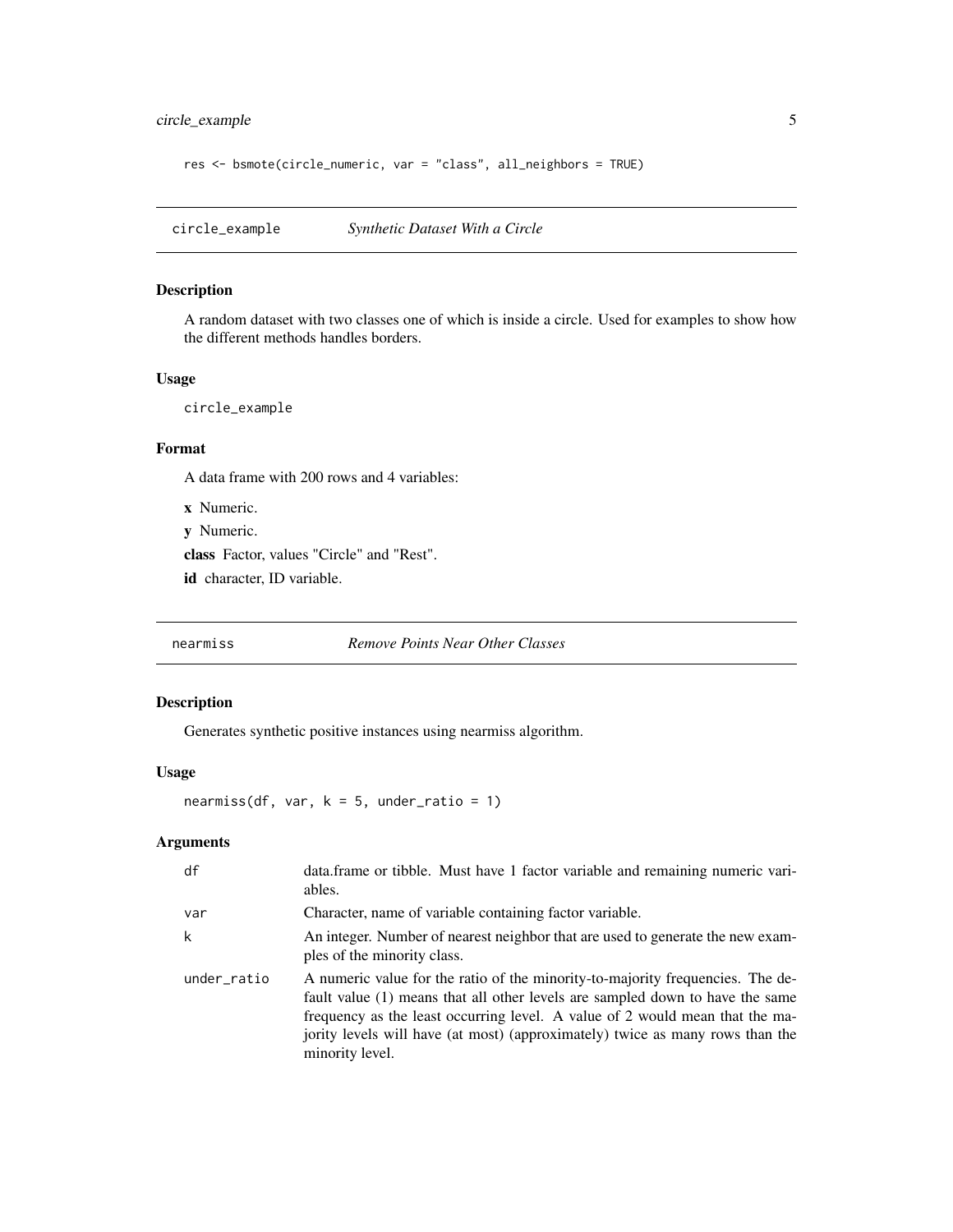#### <span id="page-5-0"></span>**6** smote smoth smoth smoth smoth smoth smoth smoth smoth smoth smoth smoth smoth smoth smoth smoth smoth smoth

# Details

All columns used in this function must be numeric with no missing data.

#### Value

A data.frame or tibble, depending on type of df.

#### References

Inderjeet Mani and I Zhang. knn approach to unbalanced data distributions: a case study involving information extraction. In Proceedings of workshop on learning from imbalanced datasets, 2003.

# See Also

[step\\_nearmiss\(\)](#page-16-1) for step function of this method

Other Direct Implementations: [adasyn\(](#page-1-1)), [bsmote\(](#page-2-1)), [smotenc\(](#page-6-1)), [smote\(](#page-5-1)), [tomek\(](#page-33-1))

# Examples

```
circle_numeric <- circle_example[, c("x", "y", "class")]
res <- nearmiss(circle_numeric, var = "class")
res <- nearmiss(circle_numeric, var = "class", k = 10)
res <- nearmiss(circle_numeric, var = "class", under_ratio = 1.5)
```
<span id="page-5-1"></span>

smote *SMOTE Algorithm*

# Description

SMOTE generates new examples of the minority class using nearest neighbors of these cases.

#### Usage

smote(df, var,  $k = 5$ , over\_ratio = 1)

| df  | data.frame or tibble. Must have 1 factor variable and remaining numeric vari-<br>ables.                       |
|-----|---------------------------------------------------------------------------------------------------------------|
| var | Character, name of variable containing factor variable.                                                       |
| k   | An integer. Number of nearest neighbor that are used to generate the new exam-<br>ples of the minority class. |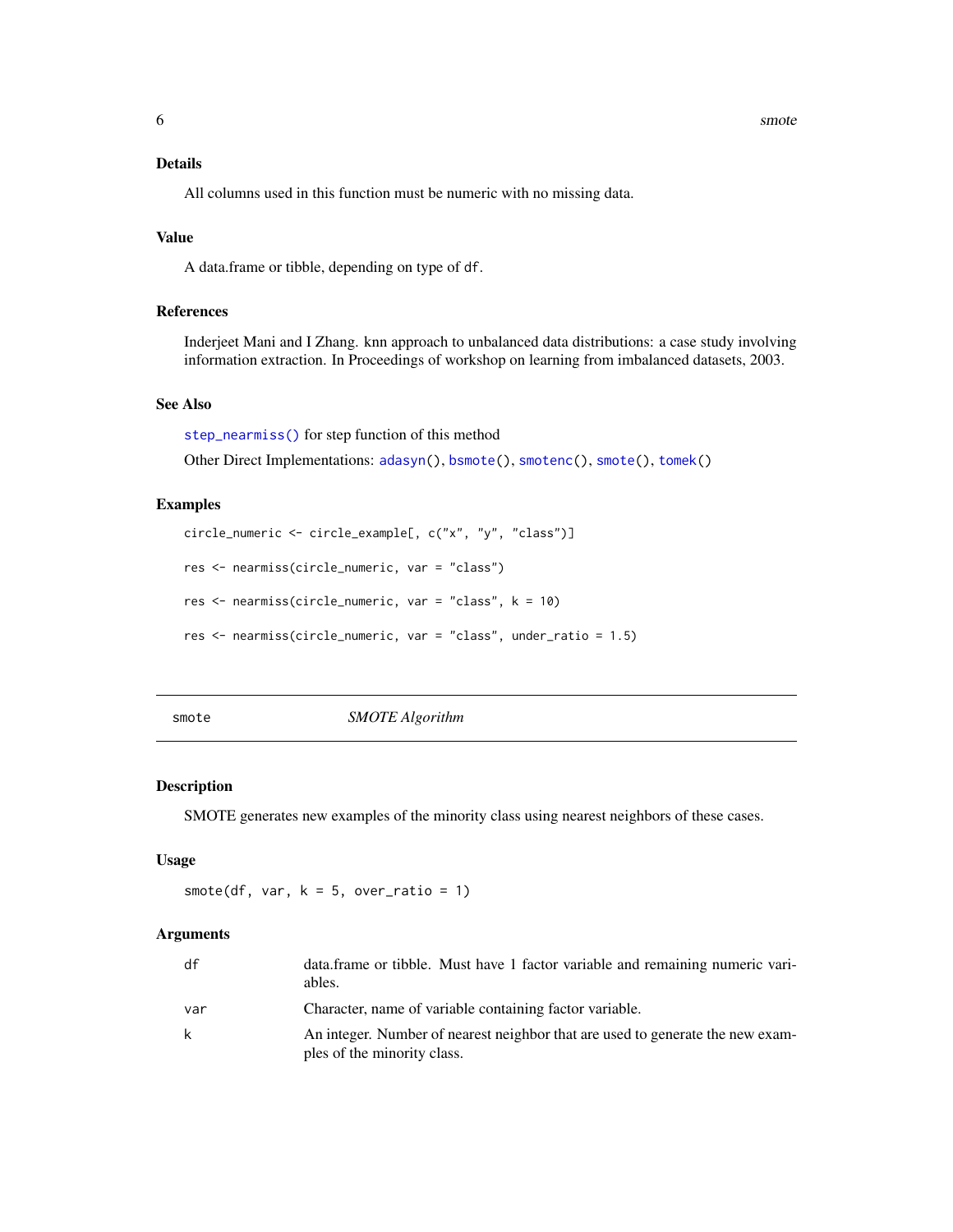#### <span id="page-6-0"></span>smotenc 7

over\_ratio A numeric value for the ratio of the majority-to-minority frequencies. The default value (1) means that all other levels are sampled up to have the same frequency as the most occurring level. A value of 0.5 would mean that the minority levels will have (at most) (approximately) half as many rows than the majority level.

#### Details

The parameter neighbors controls the way the new examples are created. For each currently existing minority class example X new examples will be created (this is controlled by the parameter over\_ratio as mentioned above). These examples will be generated by using the information from the neighbors nearest neighbor of each example of the minority class. The parameter neighbors controls how many of these neighbor are used. All columns used in this function must be numeric with no missing data.

#### Value

A data.frame or tibble, depending on type of df.

#### References

Chawla, N. V., Bowyer, K. W., Hall, L. O., and Kegelmeyer, W. P. (2002). Smote: Synthetic minority over-sampling technique. Journal of Artificial Intelligence Research, 16:321-357.

#### See Also

[step\\_smote\(\)](#page-21-1) for step function of this method

Other Direct Implementations: [adasyn\(](#page-1-1)), [bsmote\(](#page-2-1)), [nearmiss\(](#page-4-1)), [smotenc\(](#page-6-1)), [tomek\(](#page-33-1))

#### Examples

```
circle_numeric <- circle_example[, c("x", "y", "class")]
res <- smote(circle_numeric, var = "class")
res <- smote(circle_numeric, var = "class", k = 10)
res <- smote(circle_numeric, var = "class", over_ratio = 0.8)
```
<span id="page-6-1"></span>smotenc *SMOTENC Algorithm*

#### Description

SMOTENC generates new examples of the minority class using nearest neighbors of these cases, and can handle categorical variables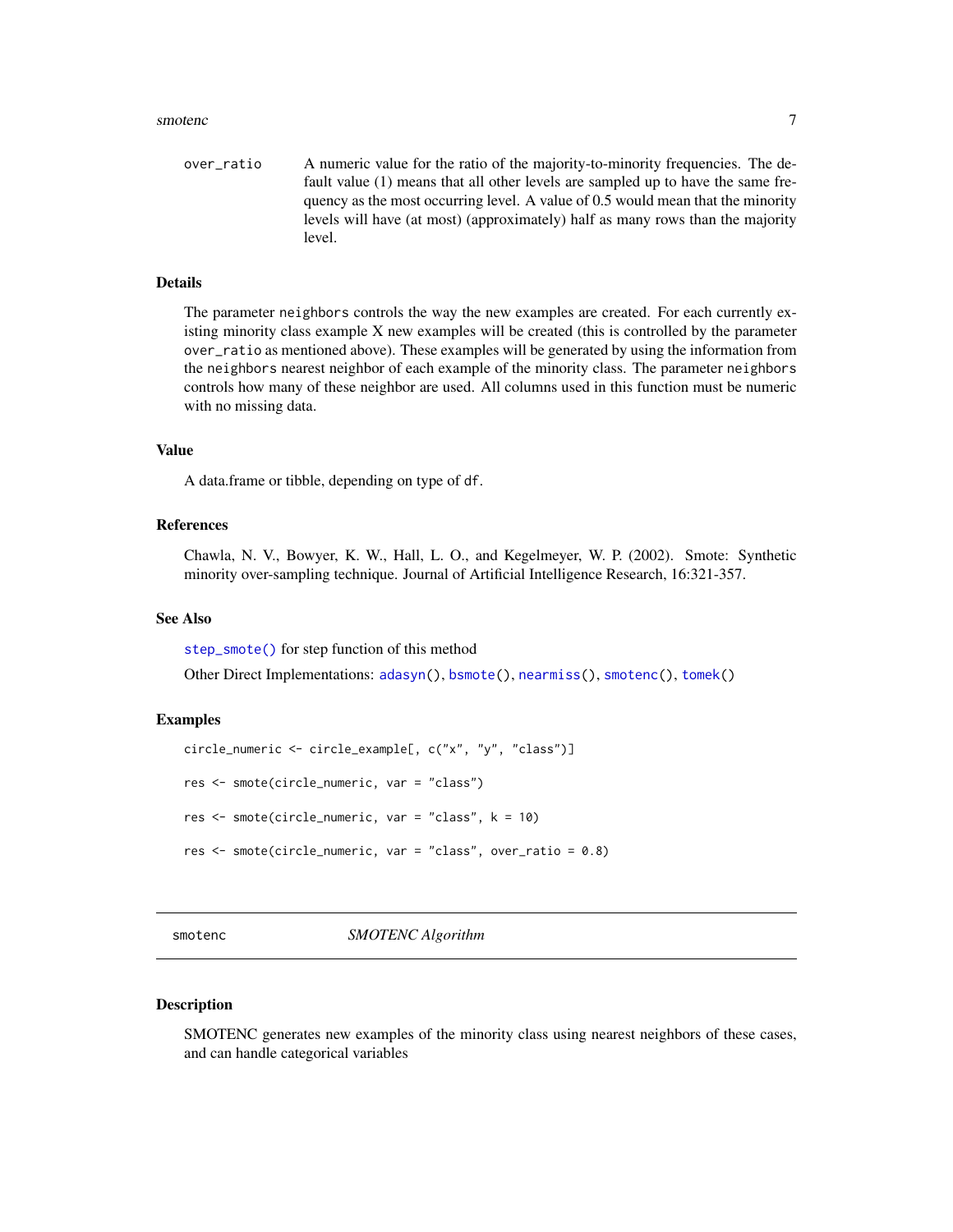#### <span id="page-7-0"></span>Usage

smotenc(df, var,  $k = 5$ , over\_ratio = 1)

#### Arguments

| df         | data.frame or tibble. Must have 1 factor variable and remaining numeric vari-<br>ables.                                                                                                                                                                                                                                                           |
|------------|---------------------------------------------------------------------------------------------------------------------------------------------------------------------------------------------------------------------------------------------------------------------------------------------------------------------------------------------------|
| var        | Character, name of variable containing factor variable.                                                                                                                                                                                                                                                                                           |
| k          | An integer. Number of nearest neighbor that are used to generate the new exam-<br>ples of the minority class.                                                                                                                                                                                                                                     |
| over_ratio | A numeric value for the ratio of the majority-to-minority frequencies. The de-<br>fault value (1) means that all other levels are sampled up to have the same fre-<br>quency as the most occurring level. A value of 0.5 would mean that the minority<br>levels will have (at most) (approximately) half as many rows than the majority<br>level. |

#### Details

The parameter neighbors controls the way the new examples are created. For each currently existing minority class example X new examples will be created (this is controlled by the parameter over\_ratio as mentioned above). These examples will be generated by using the information from the neighbors nearest neighbor of each example of the minority class. The parameter neighbors controls how many of these neighbor are used. Columns can be numeric and categorical with no missing data.

#### Value

A data.frame or tibble, depending on type of df.

#### References

Chawla, N. V., Bowyer, K. W., Hall, L. O., and Kegelmeyer, W. P. (2002). Smote: Synthetic minority over-sampling technique. Journal of Artificial Intelligence Research, 16:321-357.

#### See Also

[step\\_smotenc\(\)](#page-24-1) for step function of this method

Other Direct Implementations: [adasyn\(](#page-1-1)), [bsmote\(](#page-2-1)), [nearmiss\(](#page-4-1)), [smote\(](#page-5-1)), [tomek\(](#page-33-1))

```
circle_numeric <- circle_example[, c("x", "y", "class")]
res <- smotenc(circle_numeric, var = "class")
res <- smotenc(circle_numeric, var = "class", k = 10)
res <- smotenc(circle_numeric, var = "class", over_ratio = 0.8)
```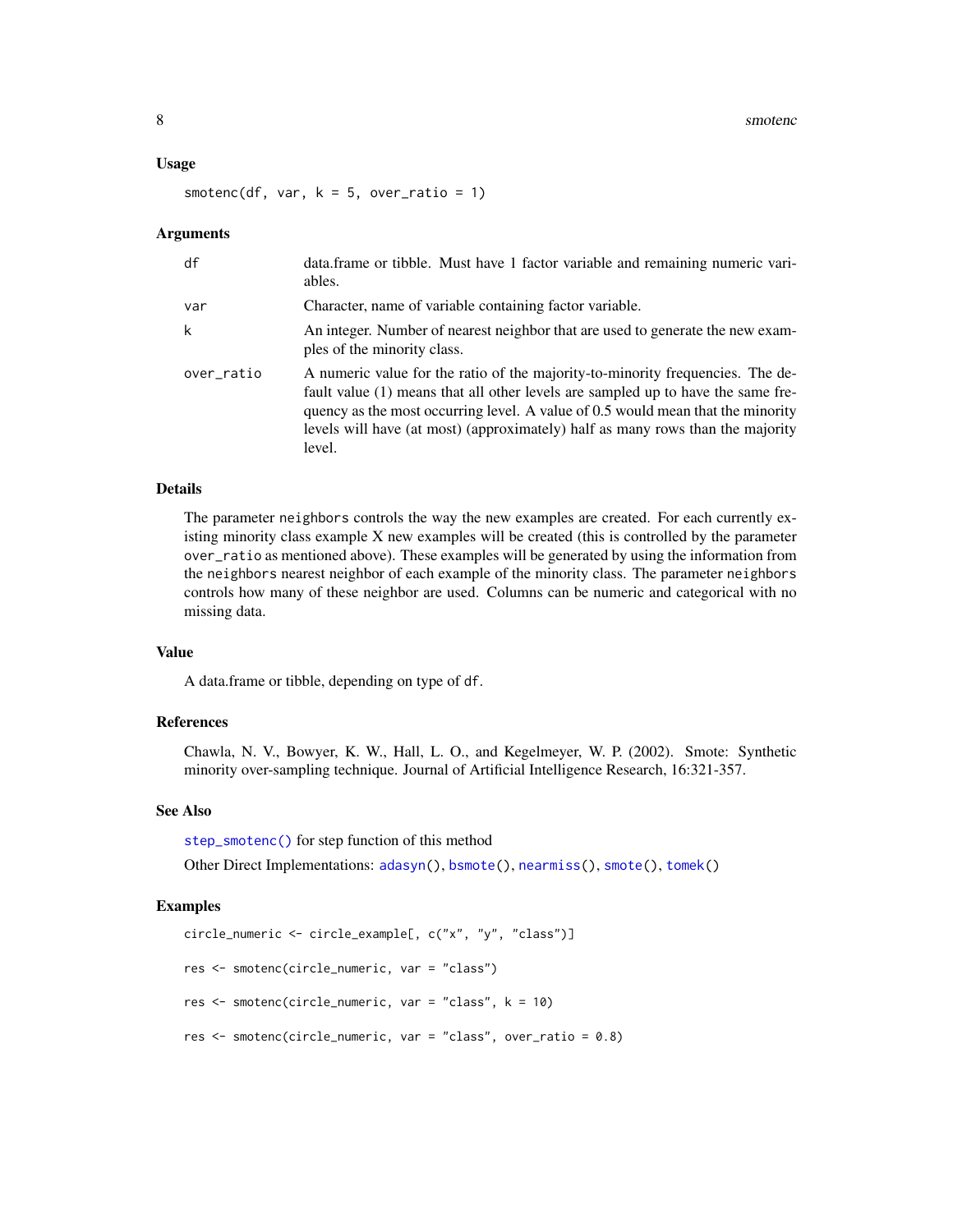<span id="page-8-1"></span><span id="page-8-0"></span>

#### Description

step\_adasyn creates a *specification* of a recipe step that generates synthetic positive instances using ADASYN algorithm.

# Usage

```
step_adasyn(
  recipe,
  ...,
  role = NA,
  trained = FALSE,
  column = NULL,
  over_ratio = 1,
  neighbors = 5,
  skip = TRUE,
  seed = sample.int(10<sup>0</sup>5, 1),id = rand_id("adasyn")
\mathcal{L}
```

| recipe     | A recipe object. The step will be added to the sequence of operations for this<br>recipe.                                                                                                                                                                                                                                                                  |
|------------|------------------------------------------------------------------------------------------------------------------------------------------------------------------------------------------------------------------------------------------------------------------------------------------------------------------------------------------------------------|
| $\cdots$   | One or more selector functions to choose which variable is used to sample the<br>data. See selections () for more details. The selection should result in <i>single</i><br><i>factor variable</i> . For the tidy method, these are not currently used.                                                                                                     |
| role       | Not used by this step since no new variables are created.                                                                                                                                                                                                                                                                                                  |
| trained    | A logical to indicate if the quantities for preprocessing have been estimated.                                                                                                                                                                                                                                                                             |
| column     | A character string of the variable name that will be populated (eventually) by<br>the  selectors.                                                                                                                                                                                                                                                          |
| over_ratio | A numeric value for the ratio of the majority-to-minority frequencies. The de-<br>fault value (1) means that all other levels are sampled up to have the same fre-<br>quency as the most occurring level. A value of 0.5 would mean that the minority<br>levels will have (at most) (approximately) half as many rows than the majority<br>level.          |
| neighbors  | An integer. Number of nearest neighbor that are used to generate the new exam-<br>ples of the minority class.                                                                                                                                                                                                                                              |
| skip       | A logical. Should the step be skipped when the recipe is baked by bake()?<br>While all operations are baked when prep() is run, some operations may not<br>be able to be conducted on new data (e.g. processing the outcome variable(s)).<br>Care should be taken when using $skip =$ TRUE as it may affect the computations<br>for subsequent operations. |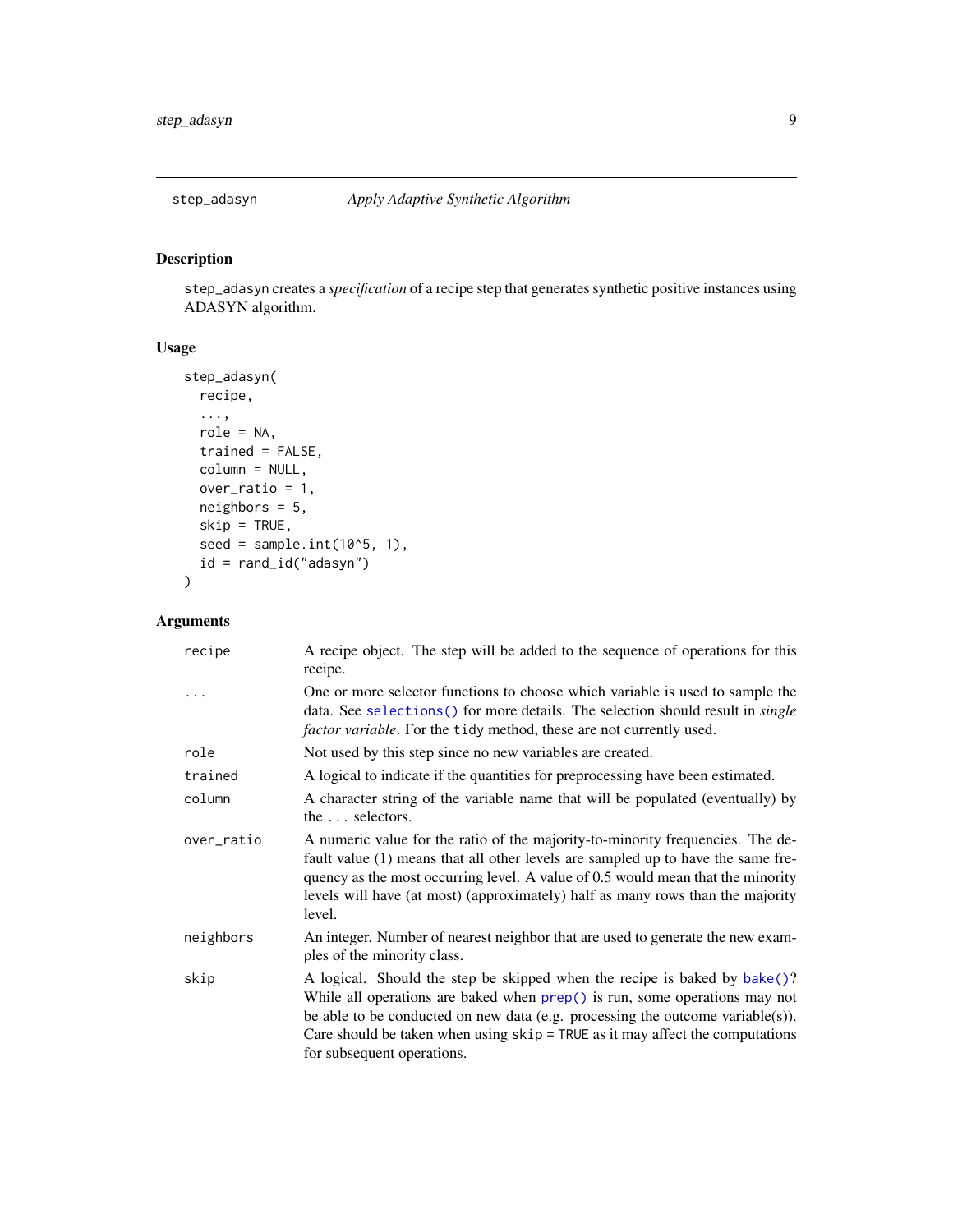<span id="page-9-0"></span>10 step\_adasyn

| seed | An integer that will be used as the seed when applied.         |
|------|----------------------------------------------------------------|
| id   | A character string that is unique to this step to identify it. |

#### Details

All columns in the data are sampled and returned by [juice\(\)](#page-0-0) and [bake\(\)](#page-0-0).

All columns used in this step must be numeric with no missing data.

When used in modeling, users should strongly consider using the option skip = TRUE so that the extra sampling is *not* conducted outside of the training set.

#### Value

An updated version of recipe with the new step added to the sequence of existing steps (if any). For the tidy method, a tibble with columns terms which is the variable used to sample.

#### Tidying

When you [tidy\(\)](#page-32-1) this step, a tibble with columns terms (the selectors or variables selected) will be returned.

# References

He, H., Bai, Y., Garcia, E. and Li, S. 2008. ADASYN: Adaptive synthetic sampling approach for imbalanced learning. Proceedings of IJCNN 2008. (IEEE World Congress on Computational Intelligence). IEEE International Joint Conference. pp.1322-1328.

#### See Also

[adasyn\(\)](#page-1-1) for direct implementation

Other Steps for over-sampling: [step\\_bsmote\(](#page-10-1)), [step\\_rose\(](#page-19-1)), [step\\_smotenc\(](#page-24-1)), [step\\_smote\(](#page-21-1)), [step\\_upsample\(](#page-29-1))

```
library(recipes)
library(modeldata)
data(hpc_data)
hpc_data0 <- hpc_data %>%
 select(-protocol, -day)
orig <- count(hpc_data0, class, name = "orig")
orig
up_rec <- recipe(class ~ ., data = hpc_data0) %>%
 # Bring the minority levels up to about 1000 each
 # 1000/2211 is approx 0.4523
 step_adasyn(class, over_ratio = 0.4523) %>%
 prep()
```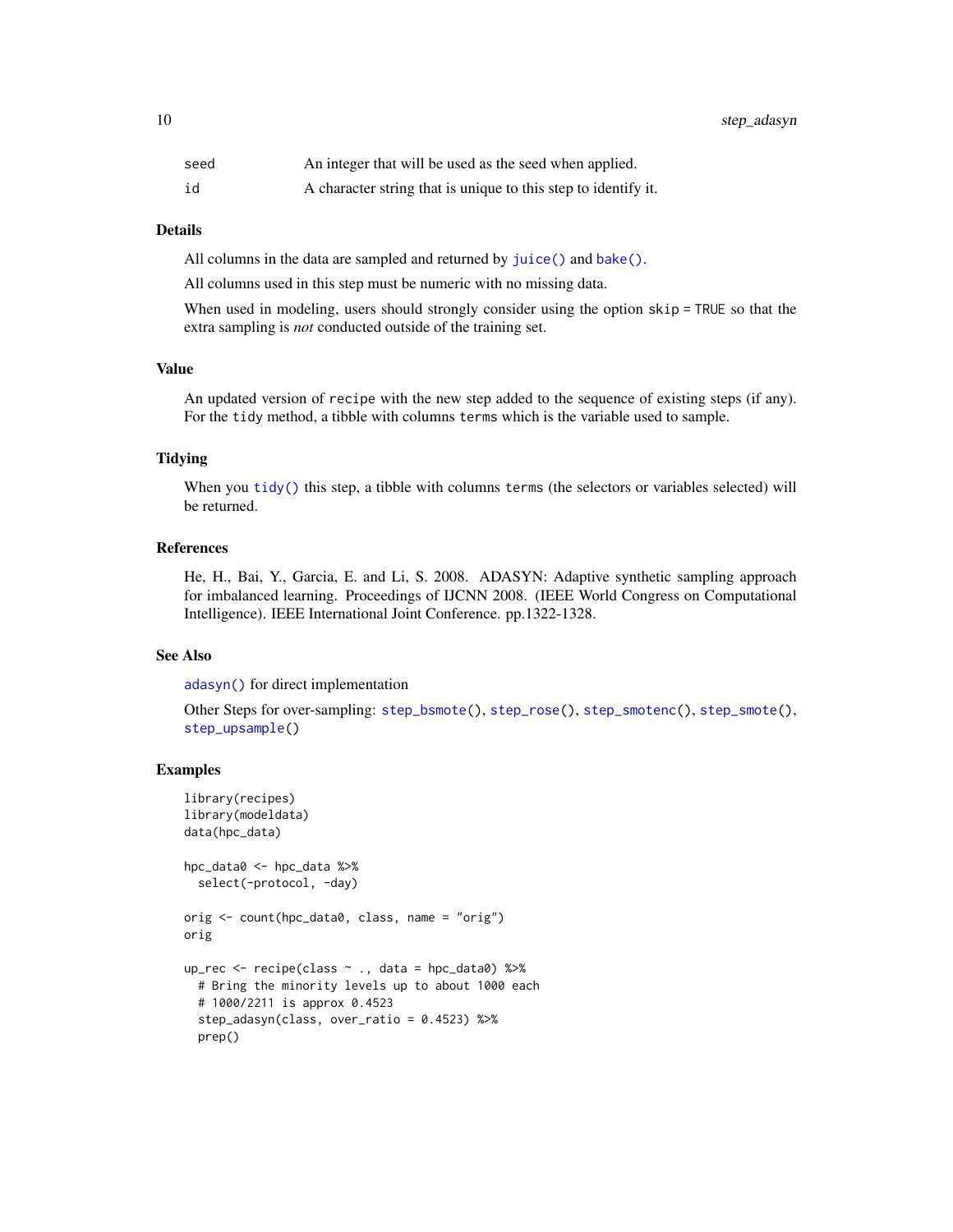# <span id="page-10-0"></span>step\_bsmote 11

```
training <- up_rec %>%
  bake(new_data = NULL) %>%
  count(class, name = "training")
training
# Since `skip` defaults to TRUE, baking the step has no effect
baked <- up_rec %>%
  bake(new_data = hpc_data0) %>%
  count(class, name = "baked")
baked
# Note that if the original data contained more rows than the
# target n (= ratio * majority_n), the data are left alone:
orig %>%
  left_join(training, by = "class") %>%
  left_join(baked, by = "class")
library(ggplot2)
ggplot(circle_example, aes(x, y, color = class)) +
  geom_point() +
  labs(title = "Without ADASYN")
recipe(class ~ x + y, data = circle\_example) %>%
  step_adasyn(class) %>%
  prep() %>%
  bake(new_data = NULL) %>%
  ggplot(aes(x, y, color = class)) +
  geom_point() +
  labs(title = "With ADASYN")
```
<span id="page-10-1"></span>step\_bsmote *Apply borderline-SMOTE Algorithm*

#### Description

step\_bsmote creates a *specification* of a recipe step that generate new examples of the minority class using nearest neighbors of these cases in the border region between classes.

#### Usage

```
step_bsmote(
  recipe,
  ...,
 role = NA,
  trained = FALSE,
  column = NULL,over_ratio = 1,
  neighbors = 5,
```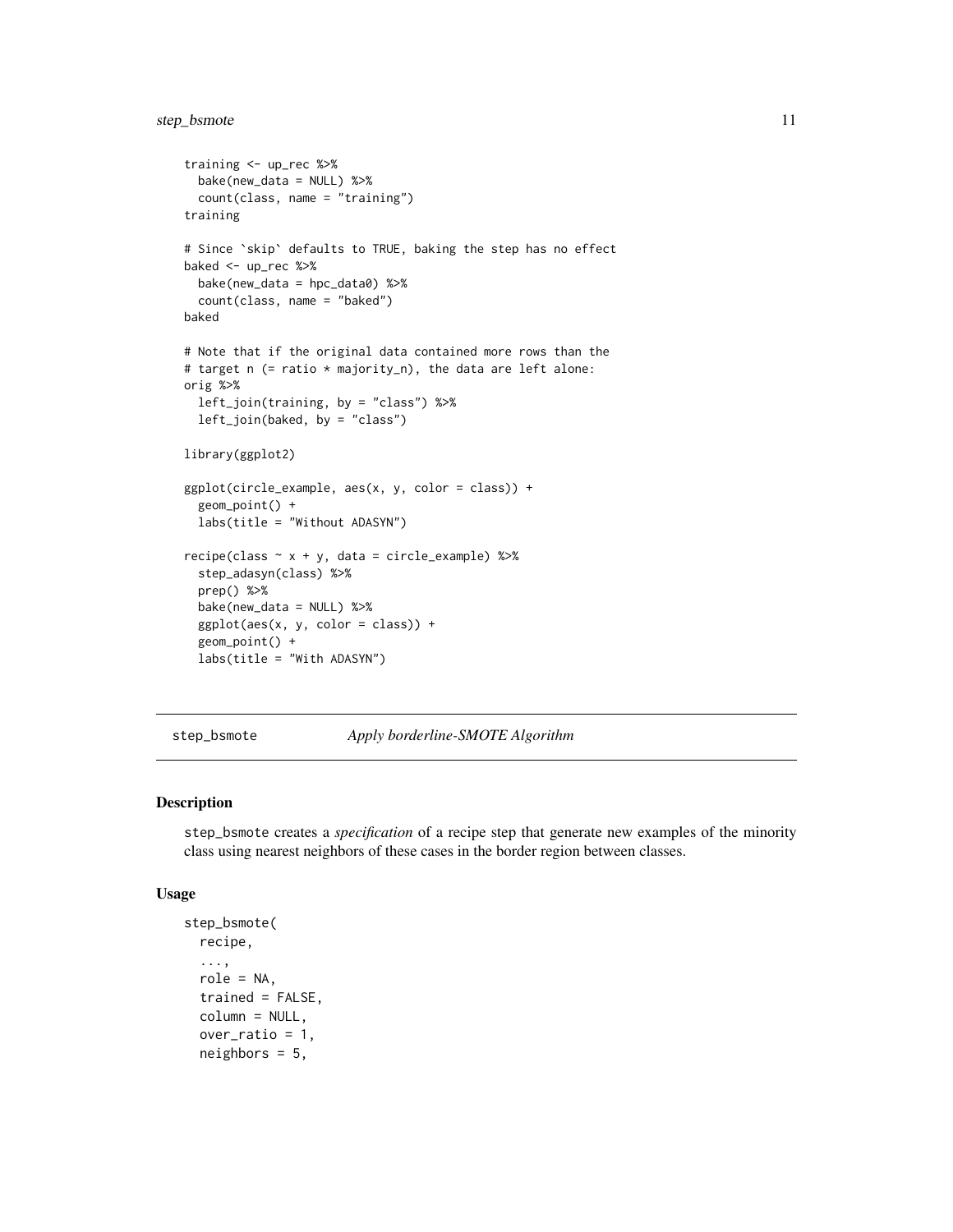```
all_neighbors = FALSE,
  skip = TRUE,
  seed = sample.int(10^5, 1),
  id = rand_id("bsmote")
)
```
#### Arguments

| recipe        | A recipe object. The step will be added to the sequence of operations for this<br>recipe.                                                                                                                                                                                                                                                                      |
|---------------|----------------------------------------------------------------------------------------------------------------------------------------------------------------------------------------------------------------------------------------------------------------------------------------------------------------------------------------------------------------|
|               | One or more selector functions to choose which variable is used to sample the<br>data. See selections() for more details. The selection should result in <i>single</i><br><i>factor variable</i> . For the tidy method, these are not currently used.                                                                                                          |
| role          | Not used by this step since no new variables are created.                                                                                                                                                                                                                                                                                                      |
| trained       | A logical to indicate if the quantities for preprocessing have been estimated.                                                                                                                                                                                                                                                                                 |
| column        | A character string of the variable name that will be populated (eventually) by<br>the  selectors.                                                                                                                                                                                                                                                              |
| over ratio    | A numeric value for the ratio of the majority-to-minority frequencies. The de-<br>fault value (1) means that all other levels are sampled up to have the same fre-<br>quency as the most occurring level. A value of 0.5 would mean that the minority<br>levels will have (at most) (approximately) half as many rows than the majority<br>level.              |
| neighbors     | An integer. Number of nearest neighbor that are used to generate the new exam-<br>ples of the minority class.                                                                                                                                                                                                                                                  |
| all_neighbors | Type of two borderline-SMOTE method. Defaults to FALSE. See details.                                                                                                                                                                                                                                                                                           |
| skip          | A logical. Should the step be skipped when the recipe is baked by bake()?<br>While all operations are baked when prep() is run, some operations may not<br>be able to be conducted on new data (e.g. processing the outcome variable $(s)$ ).<br>Care should be taken when using $skip =$ TRUE as it may affect the computations<br>for subsequent operations. |
| seed          | An integer that will be used as the seed when smote-ing.                                                                                                                                                                                                                                                                                                       |
| id            | A character string that is unique to this step to identify it.                                                                                                                                                                                                                                                                                                 |

# Details

This methods works the same way as [step\\_smote\(\)](#page-21-1), expect that instead of generating points around every point of of the minority class each point is first being classified into the boxes "danger" and "not". For each point the k nearest neighbors is calculated. If all the neighbors comes from a different class it is labeled noise and put in to the "not" box. If more then half of the neighbors comes from a different class it is labeled "danger.

If all\_neighbors = FALSE then points will be generated between nearest neighbors in its own class. If all\_neighbors = TRUE then points will be generated between any nearest neighbors. See examples for visualization.

The parameter neighbors controls the way the new examples are created. For each currently existing minority class example X new examples will be created (this is controlled by the parameter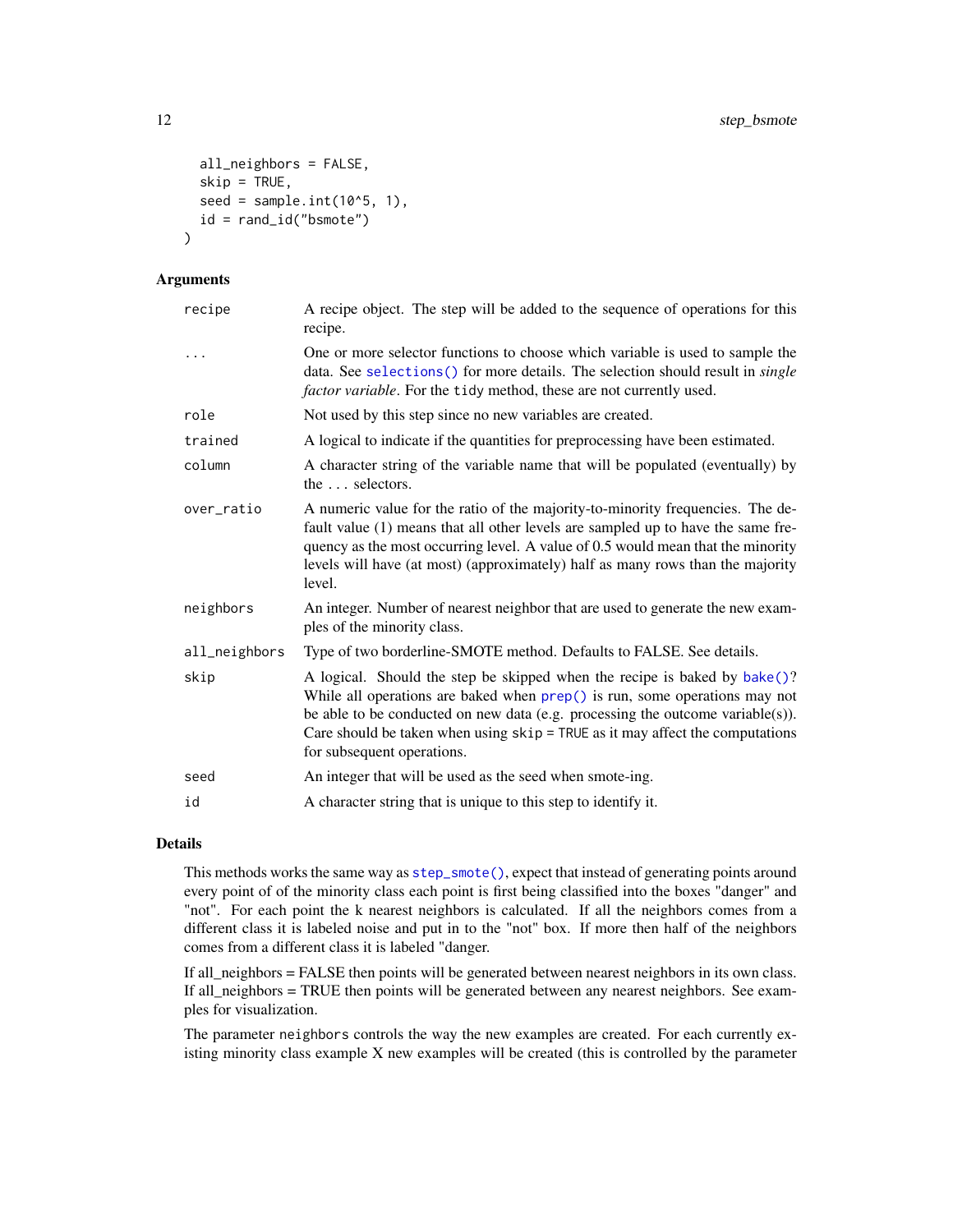<span id="page-12-0"></span>over\_ratio as mentioned above). These examples will be generated by using the information from the neighbors nearest neighbor of each example of the minority class. The parameter neighbors controls how many of these neighbor are used.

All columns in the data are sampled and returned by [juice\(\)](#page-0-0) and [bake\(\)](#page-0-0).

All columns used in this step must be numeric with no missing data.

When used in modeling, users should strongly consider using the option skip = TRUE so that the extra sampling is *not* conducted outside of the training set.

#### Value

An updated version of recipe with the new step added to the sequence of existing steps (if any). For the tidy method, a tibble with columns terms which is the variable used to sample.

#### Tidying

When you [tidy\(\)](#page-32-1) this step, a tibble with columns terms (the selectors or variables selected) will be returned.

#### References

Hui Han, Wen-Yuan Wang, and Bing-Huan Mao. Borderline-smote: a new over-sampling method in imbalanced data sets learning. In International Conference on Intelligent Computing, pages 878–887. Springer, 2005.

#### See Also

[bsmote\(\)](#page-2-1) for direct implementation

Other Steps for over-sampling: [step\\_adasyn\(](#page-8-1)), [step\\_rose\(](#page-19-1)), [step\\_smotenc\(](#page-24-1)), [step\\_smote\(](#page-21-1)), [step\\_upsample\(](#page-29-1))

```
library(recipes)
library(modeldata)
data(hpc_data)
hpc_data0 <- hpc_data %>%
 select(-protocol, -day)
orig <- count(hpc_data0, class, name = "orig")
orig
up_rec <- recipe(class ~ ., data = hpc_data0) %>%
 # Bring the minority levels up to about 1000 each
 # 1000/2211 is approx 0.4523
 step_bsmote(class, over_ratio = 0.4523) %>%
 prep()
training <- up_rec %>%
 bake(new_data = NULL) %>%
```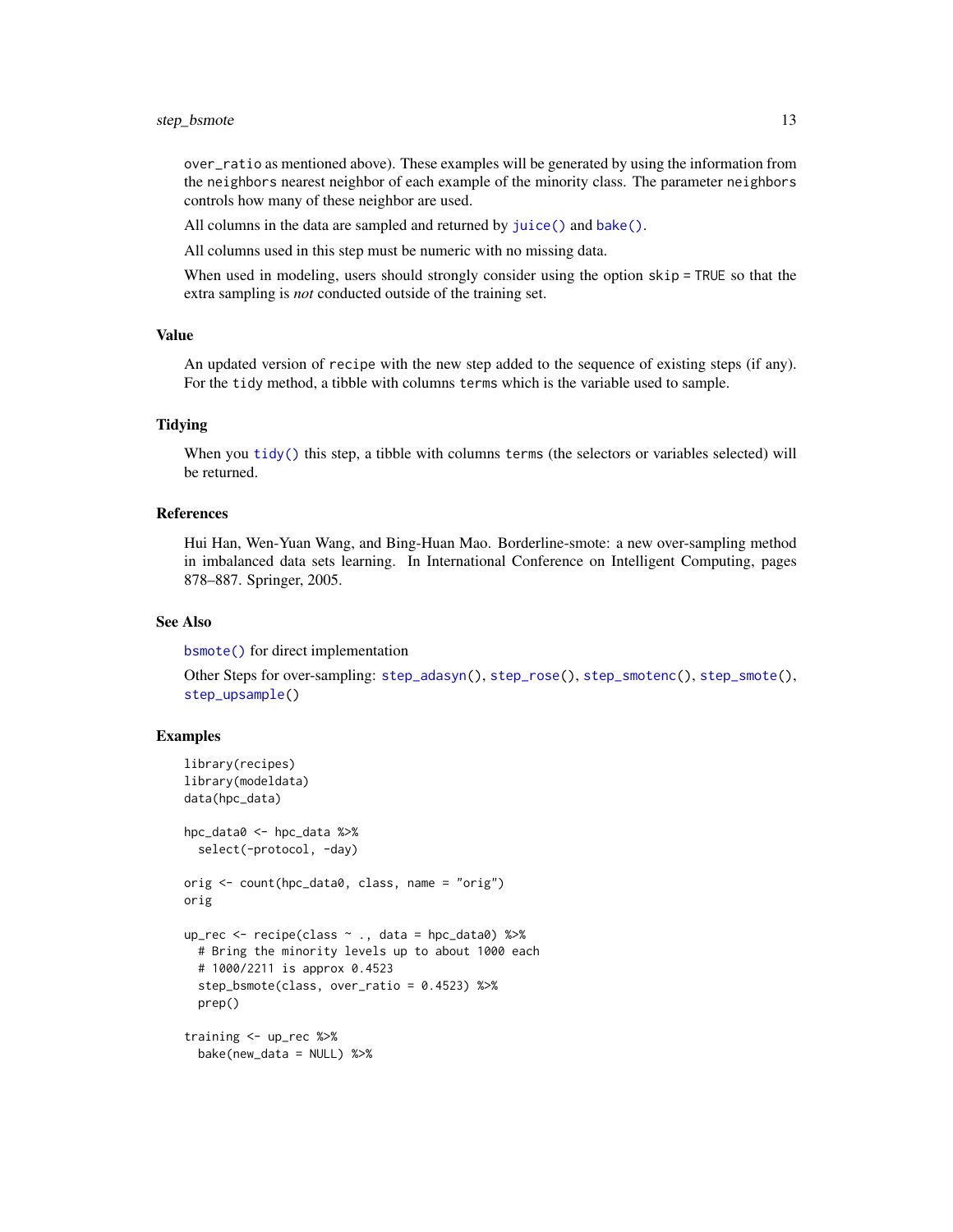```
count(class, name = "training")
training
# Since `skip` defaults to TRUE, baking the step has no effect
baked <- up_rec %>%
  bake(new_data = hpc_data0) %>%
  count(class, name = "baked")
baked
# Note that if the original data contained more rows than the
# target n (= ratio * majority_n), the data are left alone:
orig %>%
  left_join(training, by = "class") %>%
  left_join(baked, by = "class")
library(ggplot2)
ggplot(circle_example, aes(x, y, color = class)) +
  geom_point() +
  labs(title = "Without SMOTE")
recipe(class ~ x + y, data = circle_example) %step_bsmote(class, all_neighbors = FALSE) %>%
  prep() %>%
  bake(new_data = NULL) %>%
  ggplot(aes(x, y, color = class)) +geom_point() +
  labs(title = "With borderline-SMOTE, all_neighbors = FALSE")
recipe(class ~ x + y, data = circle\_example) %>%
  step_bsmote(class, all_neighbors = TRUE) %>%
  prep() %>%
  bake(new_data = NULL) %>%
  ggplot(aes(x, y, color = class)) +
  geom_point() +
  labs(title = "With borderline-SMOTE, all_neighbors = TRUE")
```
<span id="page-13-1"></span>step\_downsample *Down-Sample a Data Set Based on a Factor Variable*

# Description

step\_downsample creates a *specification* of a recipe step that will remove rows of a data set to make the occurrence of levels in a specific factor level equal.

#### Usage

```
step_downsample(
  recipe,
  ...,
```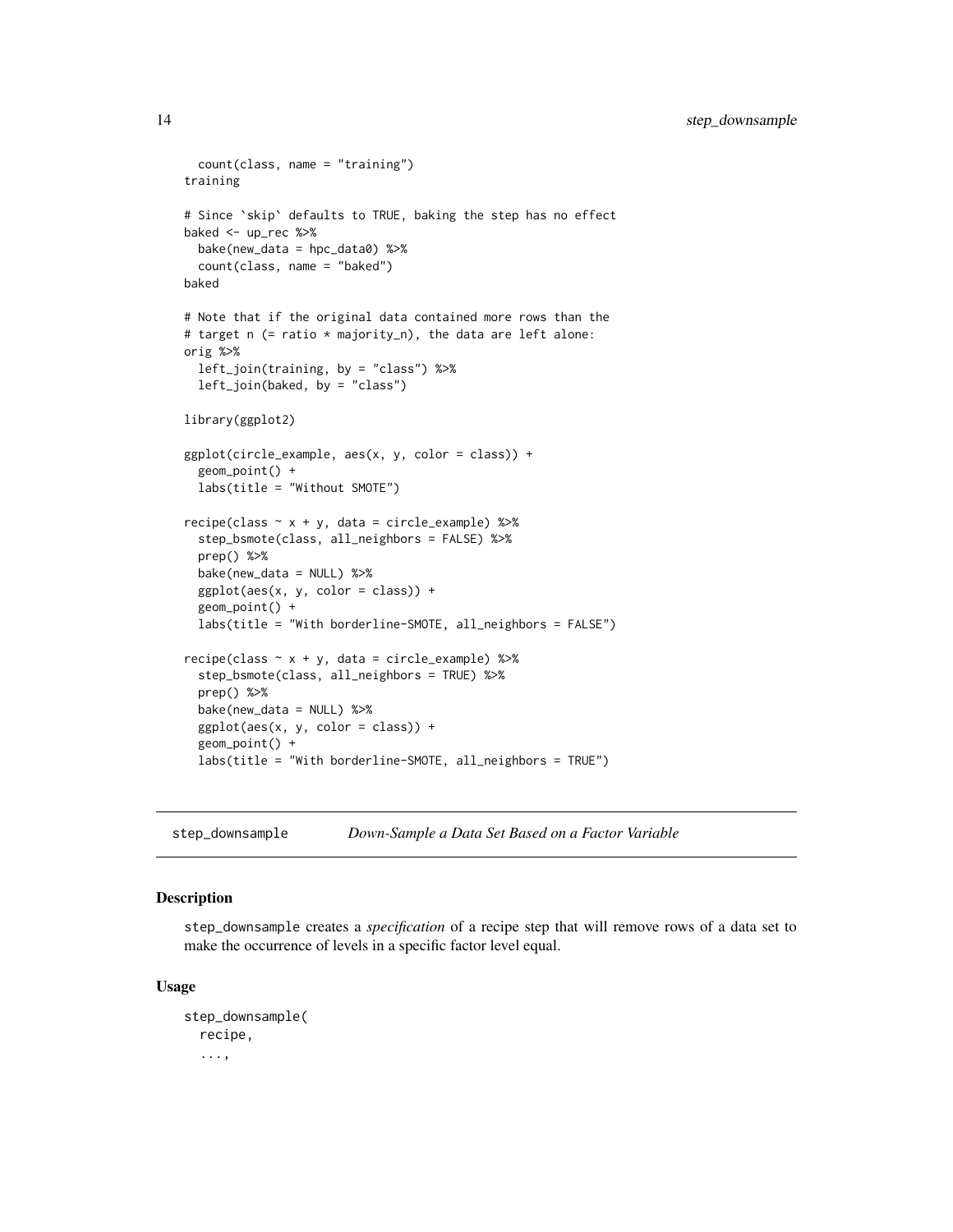# <span id="page-14-0"></span>step\_downsample 15

```
under_ratio = 1,
 ratio = deprecated(),
 role = NA,
 trained = FALSE,
  column = NULL,
  target = NA,skip = TRUE,
 seed = sample.int(10^5, 1),
 id = rand_id("downsample")
)
```
#### Arguments

| recipe      | A recipe object. The step will be added to the sequence of operations for this<br>recipe.                                                                                                                                                                                                                                                                  |
|-------------|------------------------------------------------------------------------------------------------------------------------------------------------------------------------------------------------------------------------------------------------------------------------------------------------------------------------------------------------------------|
|             | One or more selector functions to choose which variable is used to sample the<br>data. See selections() for more details. The selection should result in <i>single</i><br><i>factor variable.</i> For the tidy method, these are not currently used.                                                                                                       |
| under_ratio | A numeric value for the ratio of the minority-to-majority frequencies. The de-<br>fault value (1) means that all other levels are sampled down to have the same<br>frequency as the least occurring level. A value of 2 would mean that the ma-<br>jority levels will have (at most) (approximately) twice as many rows than the<br>minority level.        |
| ratio       | Deprecated argument; same as under_ratio                                                                                                                                                                                                                                                                                                                   |
| role        | Not used by this step since no new variables are created.                                                                                                                                                                                                                                                                                                  |
| trained     | A logical to indicate if the quantities for preprocessing have been estimated.                                                                                                                                                                                                                                                                             |
| column      | A character string of the variable name that will be populated (eventually) by<br>the  selectors.                                                                                                                                                                                                                                                          |
| target      | An integer that will be used to subsample. This should not be set by the user and<br>will be populated by prep.                                                                                                                                                                                                                                            |
| skip        | A logical. Should the step be skipped when the recipe is baked by bake()?<br>While all operations are baked when prep() is run, some operations may not<br>be able to be conducted on new data (e.g. processing the outcome variable(s)).<br>Care should be taken when using $skip =$ TRUE as it may affect the computations<br>for subsequent operations. |
| seed        | An integer that will be used as the seed when downsampling.                                                                                                                                                                                                                                                                                                |
| id          | A character string that is unique to this step to identify it.                                                                                                                                                                                                                                                                                             |

# Details

Down-sampling is intended to be performed on the *training* set alone. For this reason, the default is skip = TRUE.

If there are missing values in the factor variable that is used to define the sampling, missing data are selected at random in the same way that the other factor levels are sampled. Missing values are not used to determine the amount of data in the minority level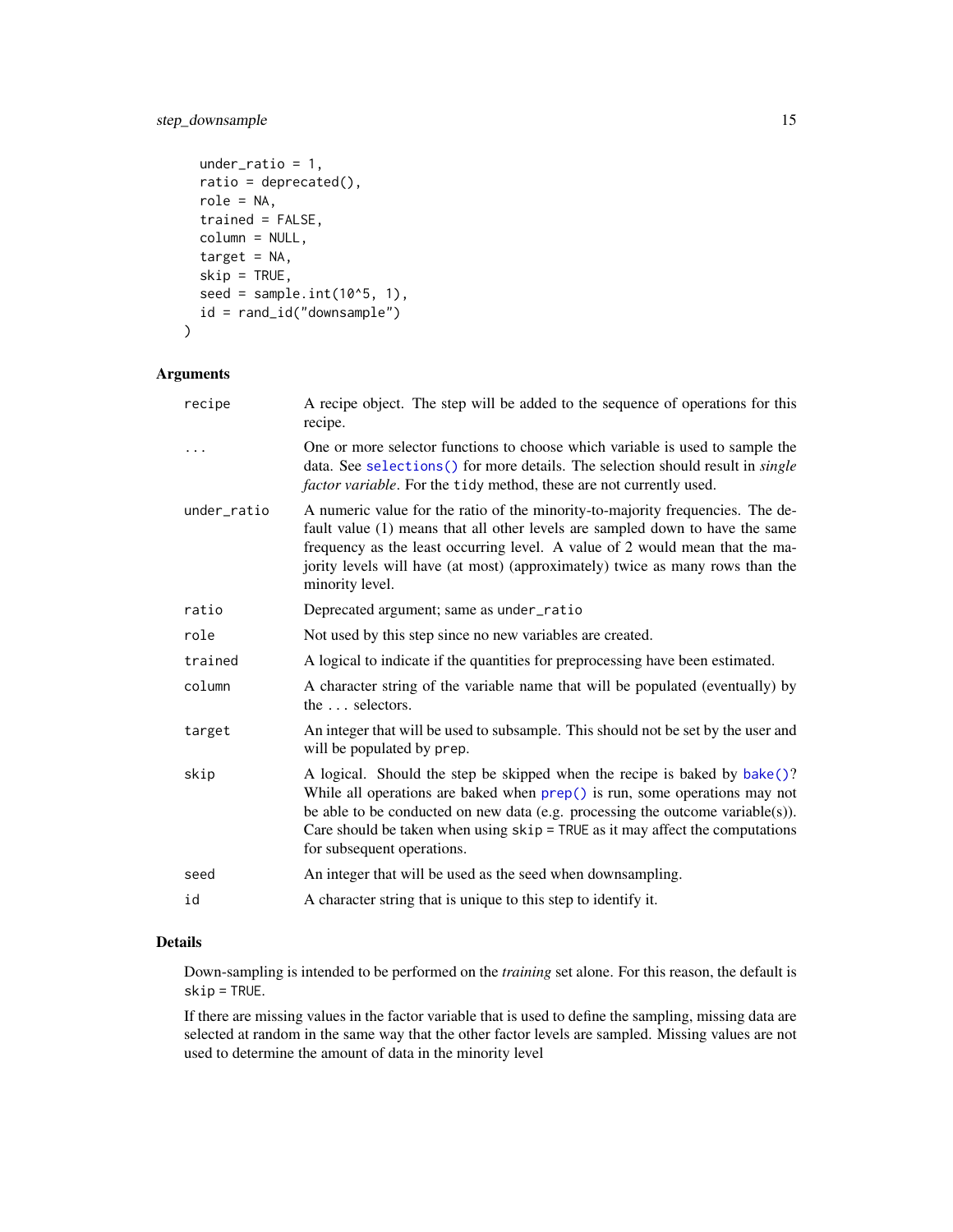For any data with factor levels occurring with the same frequency as the minority level, all data will be retained.

All columns in the data are sampled and returned by [juice\(\)](#page-0-0) and [bake\(\)](#page-0-0).

Keep in mind that the location of down-sampling in the step may have effects. For example, if centering and scaling, it is not clear whether those operations should be conducted *before* or *after* rows are removed.

#### Value

An updated version of recipe with the new step added to the sequence of existing steps (if any). For the tidy method, a tibble with columns terms which is the variable used to sample.

#### **Tidying**

When you [tidy\(\)](#page-32-1) this step, a tibble with columns terms (the selectors or variables selected) will be returned.

#### See Also

Other Steps for under-sampling: [step\\_nearmiss\(](#page-16-1)), [step\\_tomek\(](#page-27-1))

#### Examples

```
library(recipes)
library(modeldata)
data(hpc_data)
hpc_data0 <- hpc_data %>%
  select(-protocol, -day)
orig <- count(hpc_data0, class, name = "orig")
orig
up_rec <- recipe(class ~ ., data = hpc_data0) %>%
  # Bring the majority levels down to about 1000 each
  # 1000/259 is approx 3.862
  step_downsample(class, under_ratio = 3.862) %>%
  prep()
training <- up_rec %>%
  bake(new_data = NULL) %>%
  count(class, name = "training")
training
# Since `skip` defaults to TRUE, baking the step has no effect
baked <- up_rec %>%
  bake(new_data = hpc_data0) %>%
  count(class, name = "baked")
baked
```
# Note that if the original data contained more rows than the

<span id="page-15-0"></span>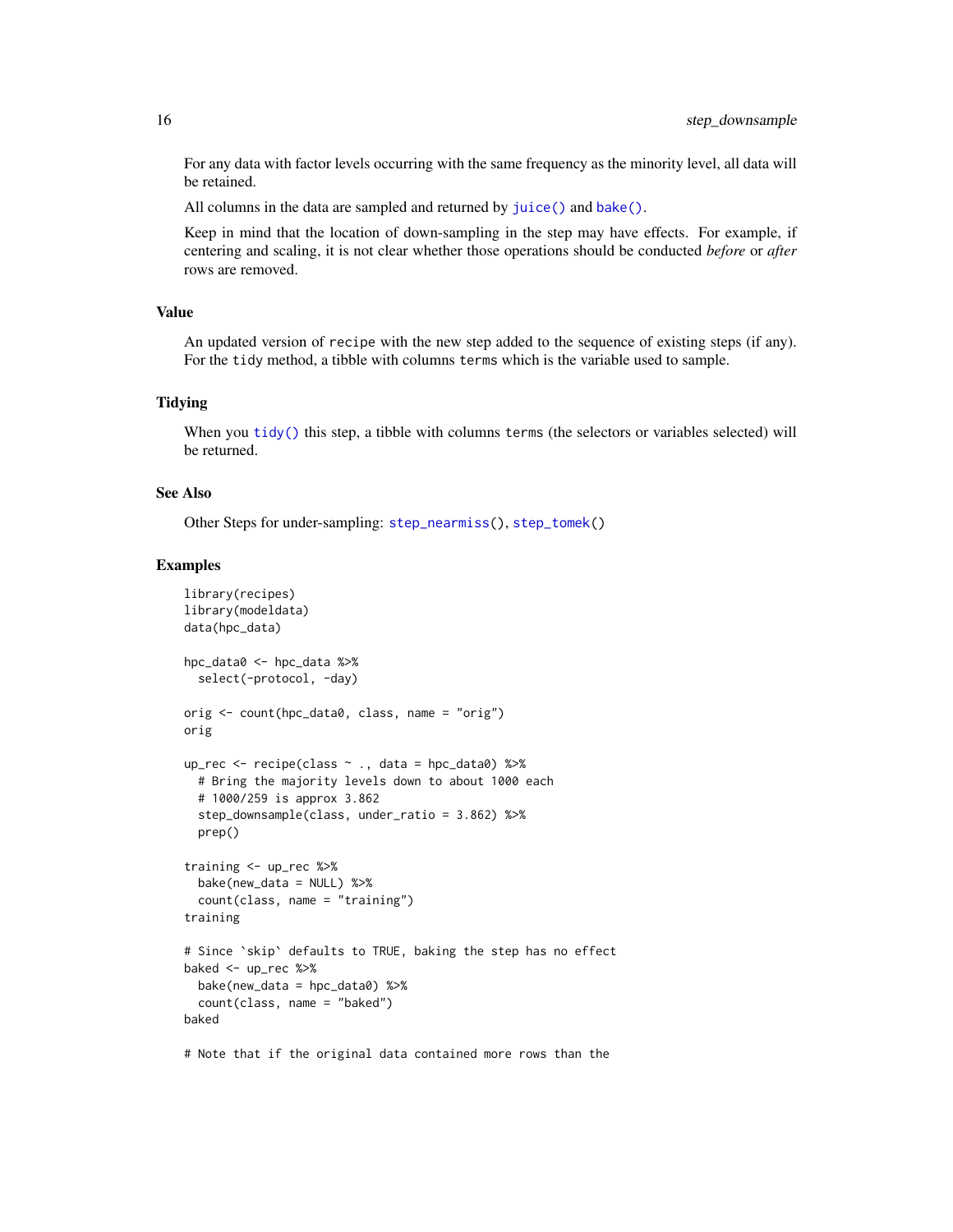```
# target n (= ratio * majority_n), the data are left alone:
orig %>%
  left_join(training, by = "class") %>%
  left_join(baked, by = "class")
library(ggplot2)
ggplot(circle\_example, aes(x, y, color = class)) +geom_point() +
  labs(title = "Without downsample")
recipe(class ~ x + y, data = circle_example) %step_downsample(class) %>%
  prep() %>%
  bake(new_data = NULL) %>%
  ggplot(aes(x, y, color = class)) +
  geom_point() +
  labs(title = "With downsample")
```
<span id="page-16-1"></span>step\_nearmiss *Remove Points Near Other Classes*

#### Description

step\_nearmiss creates a *specification* of a recipe step that removes majority class instances by undersampling points in the majority class based on their distance to other points in the same class.

#### Usage

```
step_nearmiss(
  recipe,
  ...,
  role = NA,
  trained = FALSE,
 column = NULL,
  under_ratio = 1,
  neighbours = 5,skip = TRUE,
  seed = sample.int(10^5, 1),
  id = rand_id("nearmiss")
)
```
#### Arguments

| recipe | A recipe object. The step will be added to the sequence of operations for this |
|--------|--------------------------------------------------------------------------------|
|        | recipe.                                                                        |
|        | One or more coloctor functions to choose which verights is used to semple the  |

... One or more selector functions to choose which variable is used to sample the data. See [selections\(\)](#page-0-0) for more details. The selection should result in *single factor variable*. For the tidy method, these are not currently used.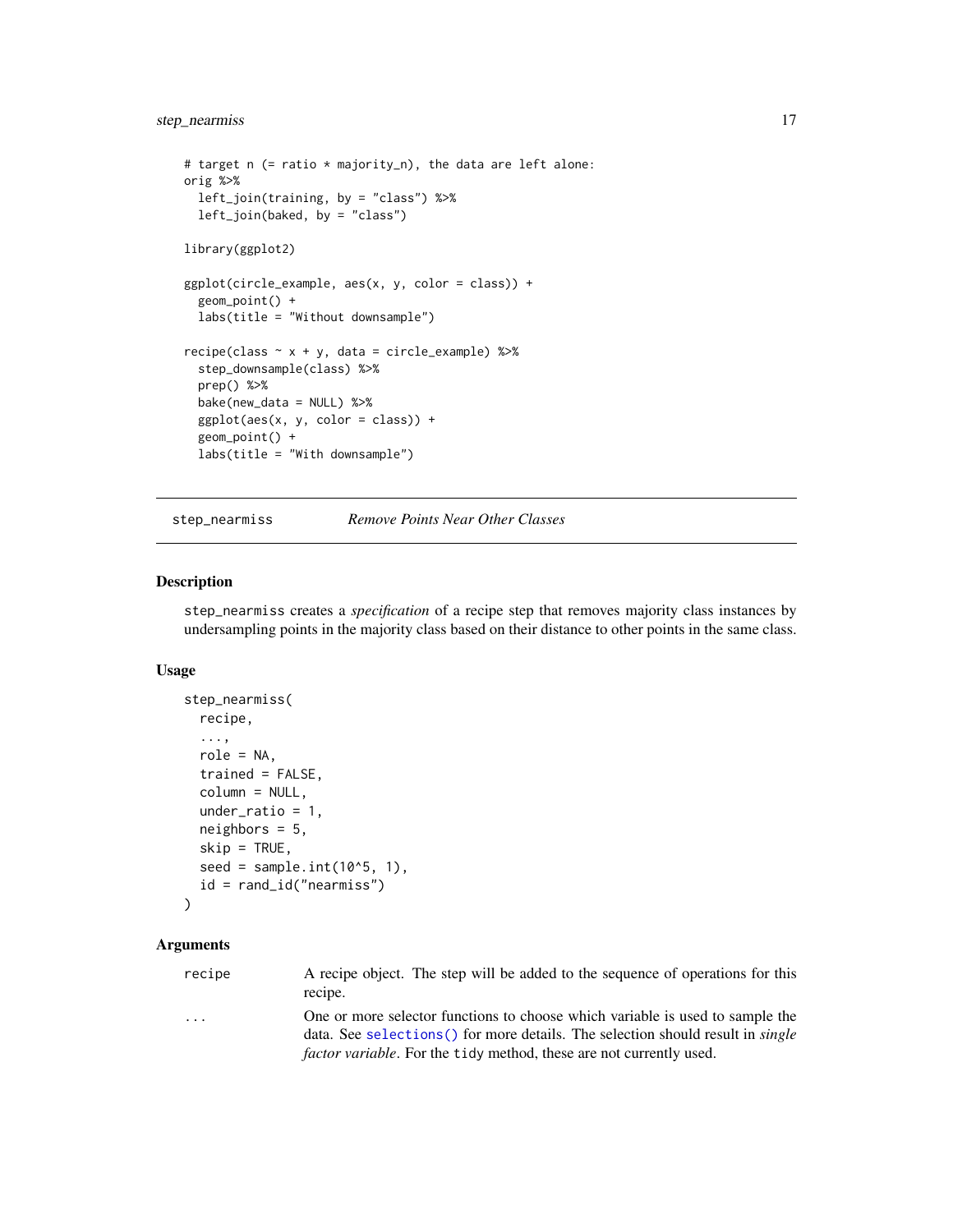<span id="page-17-0"></span>

| role        | Not used by this step since no new variables are created.                                                                                                                                                                                                                                                                                                    |
|-------------|--------------------------------------------------------------------------------------------------------------------------------------------------------------------------------------------------------------------------------------------------------------------------------------------------------------------------------------------------------------|
| trained     | A logical to indicate if the quantities for preprocessing have been estimated.                                                                                                                                                                                                                                                                               |
| column      | A character string of the variable name that will be populated (eventually) by<br>the  selectors.                                                                                                                                                                                                                                                            |
| under_ratio | A numeric value for the ratio of the minority-to-majority frequencies. The de-<br>fault value (1) means that all other levels are sampled down to have the same<br>frequency as the least occurring level. A value of 2 would mean that the ma-<br>jority levels will have (at most) (approximately) twice as many rows than the<br>minority level.          |
| neighbors   | An integer. Number of nearest neighbor that are used to generate the new exam-<br>ples of the minority class.                                                                                                                                                                                                                                                |
| skip        | A logical. Should the step be skipped when the recipe is baked by bake()?<br>While all operations are baked when $prep()$ is run, some operations may not<br>be able to be conducted on new data (e.g. processing the outcome variable(s)).<br>Care should be taken when using $skip =$ TRUE as it may affect the computations<br>for subsequent operations. |
| seed        | An integer that will be used as the seed when applied.                                                                                                                                                                                                                                                                                                       |
| id          | A character string that is unique to this step to identify it.                                                                                                                                                                                                                                                                                               |
|             |                                                                                                                                                                                                                                                                                                                                                              |

#### Details

This methods retained the points form the majority classes which has the smallest mean distance to the k nearest points in the other classes.

All columns in the data are sampled and returned by [juice\(\)](#page-0-0) and [bake\(\)](#page-0-0).

All columns used in this step must be numeric with no missing data.

When used in modeling, users should strongly consider using the option skip = TRUE so that the extra sampling is *not* conducted outside of the training set.

### Value

An updated version of recipe with the new step added to the sequence of existing steps (if any). For the tidy method, a tibble with columns terms which is the variable used to sample.

#### Tidying

When you [tidy\(\)](#page-32-1) this step, a tibble with columns terms (the selectors or variables selected) will be returned.

# References

Inderjeet Mani and I Zhang. knn approach to unbalanced data distributions: a case study involving information extraction. In Proceedings of workshop on learning from imbalanced datasets, 2003.

# See Also

[nearmiss\(\)](#page-4-1) for direct implementation

Other Steps for under-sampling: [step\\_downsample\(](#page-13-1)), [step\\_tomek\(](#page-27-1))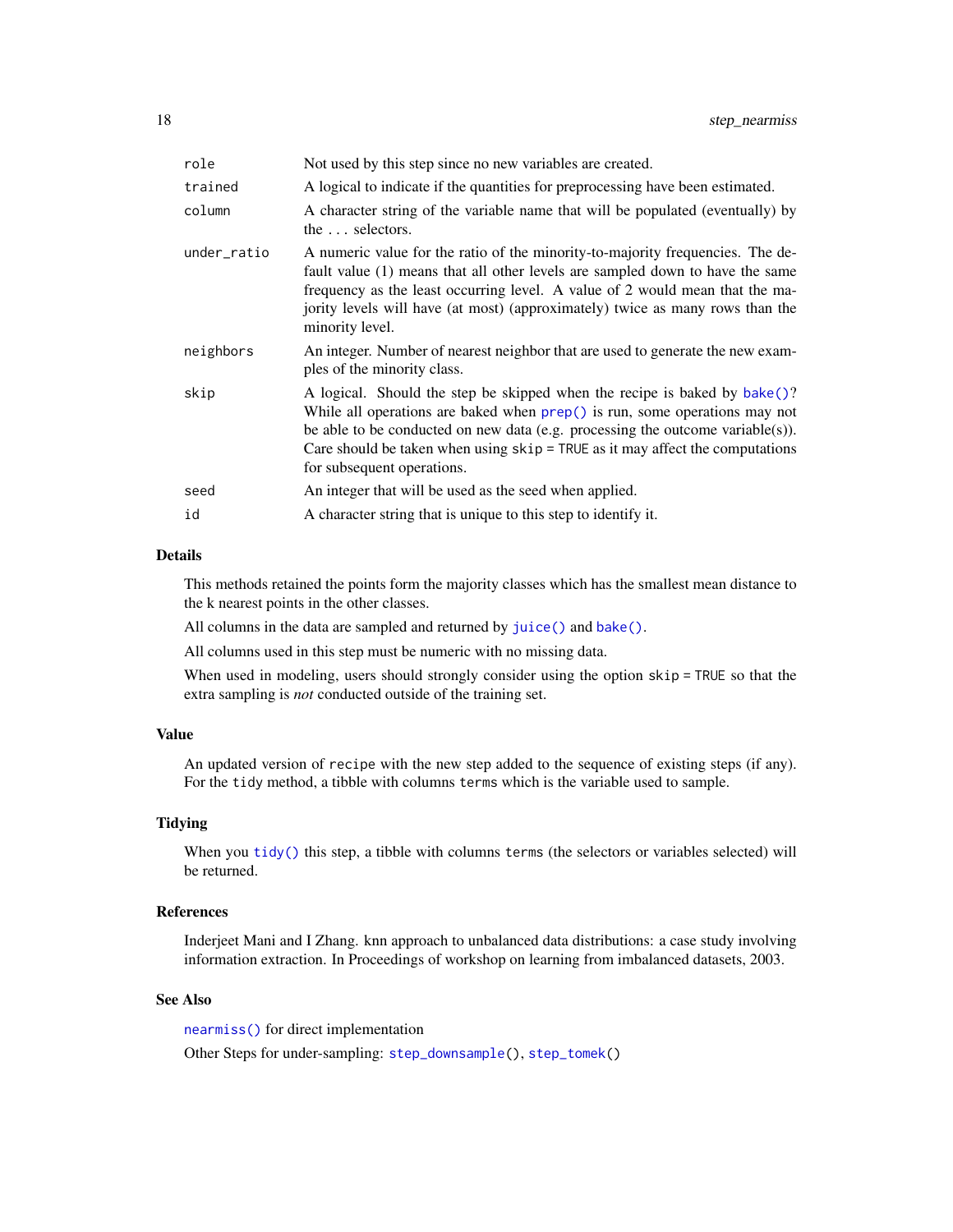# step\_nearmiss 19

```
library(recipes)
library(modeldata)
data(hpc_data)
hpc_data0 <- hpc_data %>%
  select(-protocol, -day)
orig <- count(hpc_data0, class, name = "orig")
orig
up_rec <- recipe(class ~ ., data = hpc_data0) %>%
  # Bring the majority levels down to about 1000 each
  # 1000/259 is approx 3.862
  step_nearmiss(class, under_ratio = 3.862) %>%
  prep()
training <- up_rec %>%
  bake(new_data = NULL) %>%
  count(class, name = "training")
training
# Since `skip` defaults to TRUE, baking the step has no effect
baked <- up_rec %>%
  bake(new_data = hpc_data0) %>%
  count(class, name = "baked")
baked
# Note that if the original data contained more rows than the
# target n (= ratio * majority_n), the data are left alone:
orig %>%
  left_join(training, by = "class") %>%
  left_join(baked, by = "class")
library(ggplot2)
ggplot(circle\_example, aes(x, y, color = class)) +geom_point() +
  labs(title = "Without NEARMISS") +
  xlim(c(1, 15)) +ylim(c(1, 15))
recipe(class ~ x + y, data = circle_example) %step_nearmiss(class) %>%
  prep() %>%
  bake(new_data = NULL) %>%
  ggplot(aes(x, y, color = class)) +
  geom_point() +
  labs(title = "With NEARMISS") +
  xlim(c(1, 15)) +
  ylim(c(1, 15))
```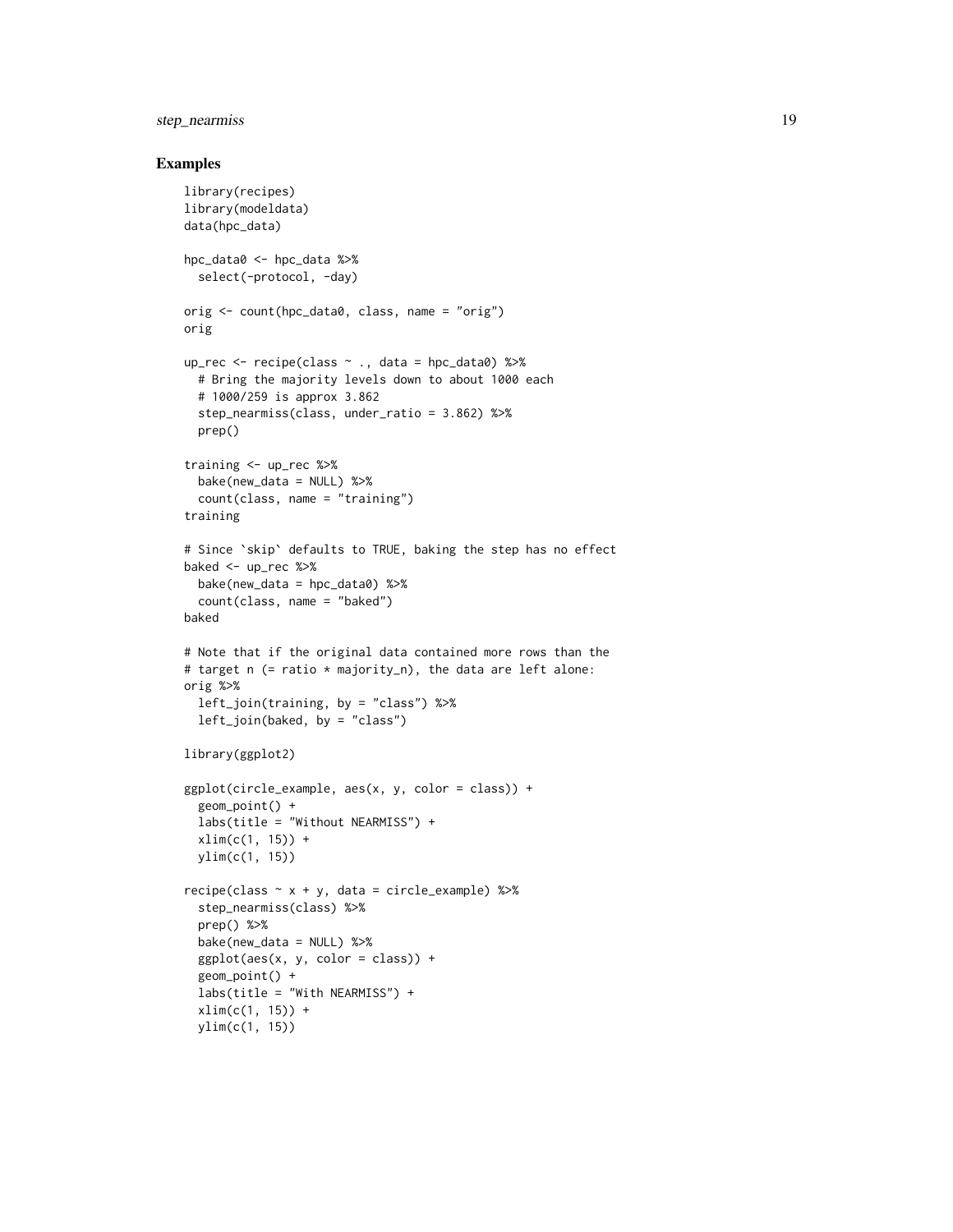<span id="page-19-1"></span><span id="page-19-0"></span>

#### Description

step\_rose creates a *specification* of a recipe step that generates sample of synthetic data by enlarg-ing the features space of minority and majority class example. Using [ROSE::ROSE\(\)](#page-0-0).

# Usage

```
step_rose(
  recipe,
  ...,
  role = NA,
  trained = FALSE,
  column = NULL,
 over_ratio = 1,
 minority_prop = 0.5,
 minority_smoothness = 1,
 majority_smoothness = 1,
  skip = TRUE,
  seed = sample.int(10^5, 1),
 id = rand_id("rose")
\mathcal{L}
```

| recipe              | A recipe object. The step will be added to the sequence of operations for this<br>recipe.                                                                                                                                                                                                                                                         |
|---------------------|---------------------------------------------------------------------------------------------------------------------------------------------------------------------------------------------------------------------------------------------------------------------------------------------------------------------------------------------------|
|                     | One or more selector functions to choose which variable is used to sample the<br>data. See selections () for more details. The selection should result in <i>single</i><br><i>factor variable</i> . For the tidy method, these are not currently used.                                                                                            |
| role                | Not used by this step since no new variables are created.                                                                                                                                                                                                                                                                                         |
| trained             | A logical to indicate if the quantities for preprocessing have been estimated.                                                                                                                                                                                                                                                                    |
| column              | A character string of the variable name that will be populated (eventually) by<br>the  selectors.                                                                                                                                                                                                                                                 |
| over_ratio          | A numeric value for the ratio of the majority-to-minority frequencies. The de-<br>fault value (1) means that all other levels are sampled up to have the same fre-<br>quency as the most occurring level. A value of 0.5 would mean that the minority<br>levels will have (at most) (approximately) half as many rows than the majority<br>level. |
| minority_prop       | A numeric. Determines the of over-sampling of the minority class. Defaults to<br>0.5.                                                                                                                                                                                                                                                             |
| minority_smoothness |                                                                                                                                                                                                                                                                                                                                                   |
|                     | A numeric. Shrink factor to be multiplied by the smoothing parameters to esti-<br>mate the conditional kernel density of the minority class. Defaults to 1.                                                                                                                                                                                       |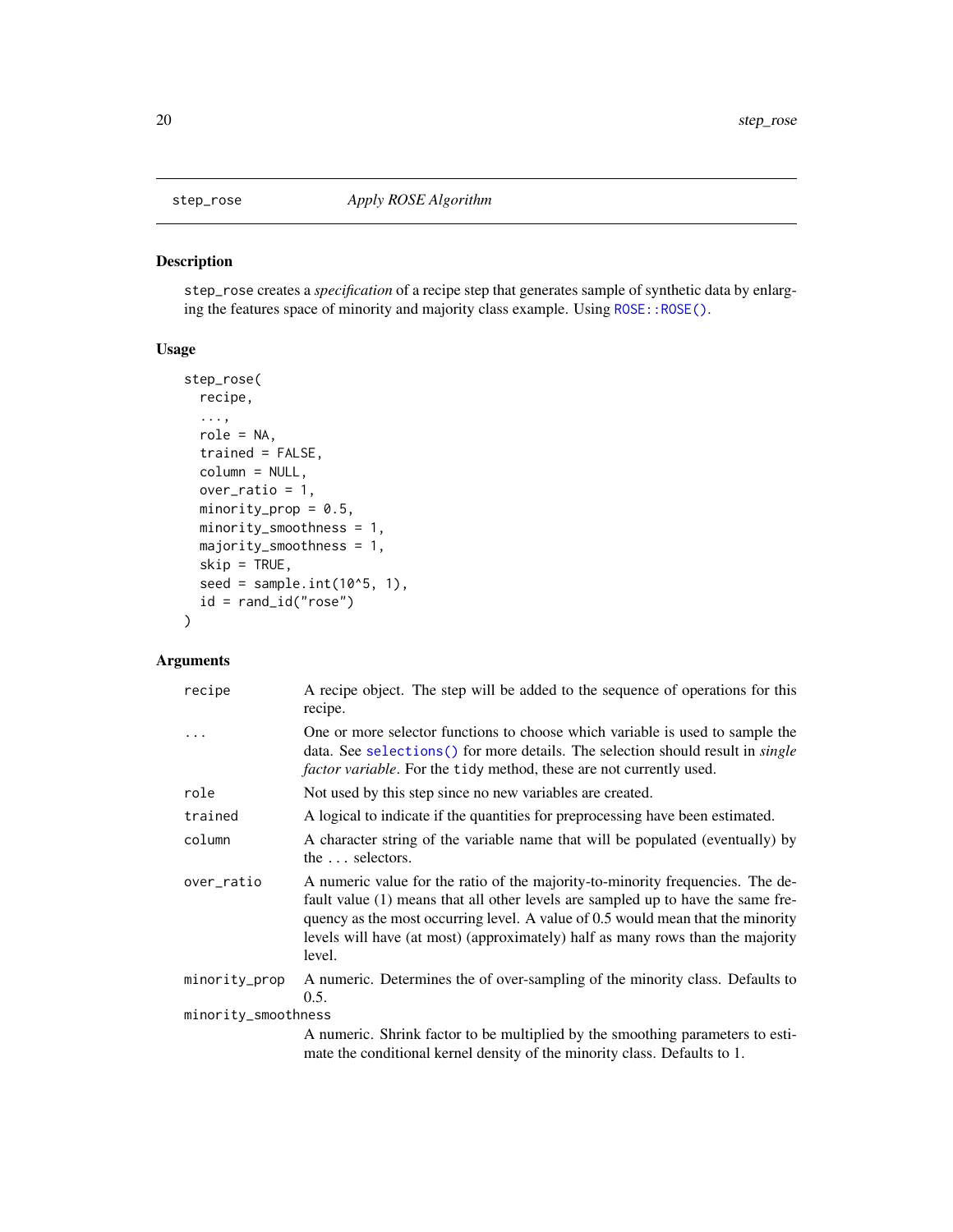<span id="page-20-0"></span>

| majority_smoothness |                                                                                                                                                                                                                                                                                                                                                              |
|---------------------|--------------------------------------------------------------------------------------------------------------------------------------------------------------------------------------------------------------------------------------------------------------------------------------------------------------------------------------------------------------|
|                     | A numeric. Shrink factor to be multiplied by the smoothing parameters to esti-<br>mate the conditional kernel density of the majority class. Defaults to 1.                                                                                                                                                                                                  |
| skip                | A logical. Should the step be skipped when the recipe is baked by bake()?<br>While all operations are baked when $prep()$ is run, some operations may not<br>be able to be conducted on new data (e.g. processing the outcome variable(s)).<br>Care should be taken when using $skip =$ TRUE as it may affect the computations<br>for subsequent operations. |
| seed                | An integer that will be used as the seed when rose-ing.                                                                                                                                                                                                                                                                                                      |
| id                  | A character string that is unique to this step to identify it.                                                                                                                                                                                                                                                                                               |

#### Details

The factor variable used to balance around must only have 2 levels.

The ROSE algorithm works by selecting an observation belonging to class k and generates new examples in its neighborhood is determined by some matrix  $H_k$ . Smaller values of these arguments have the effect of shrinking the entries of the corresponding smoothing matrix H\_k, Shrinking would be a cautious choice if there is a concern that excessively large neighborhoods could lead to blur the boundaries between the regions of the feature space associated with each class.

All columns in the data are sampled and returned by [juice\(\)](#page-0-0) and [bake\(\)](#page-0-0).

When used in modeling, users should strongly consider using the option skip = TRUE so that the extra sampling is *not* conducted outside of the training set.

# Value

An updated version of recipe with the new step added to the sequence of existing steps (if any). For the tidy method, a tibble with columns terms which is the variable used to sample.

#### **Tidying**

When you [tidy\(\)](#page-32-1) this step, a tibble with columns terms (the selectors or variables selected) will be returned.

#### References

Lunardon, N., Menardi, G., and Torelli, N. (2014). ROSE: a Package for Binary Imbalanced Learning. R Jorunal, 6:82–92.

Menardi, G. and Torelli, N. (2014). Training and assessing classification rules with imbalanced data. Data Mining and Knowledge Discovery, 28:92–122.

#### See Also

Other Steps for over-sampling: [step\\_adasyn\(](#page-8-1)), [step\\_bsmote\(](#page-10-1)), [step\\_smotenc\(](#page-24-1)), [step\\_smote\(](#page-21-1)), [step\\_upsample\(](#page-29-1))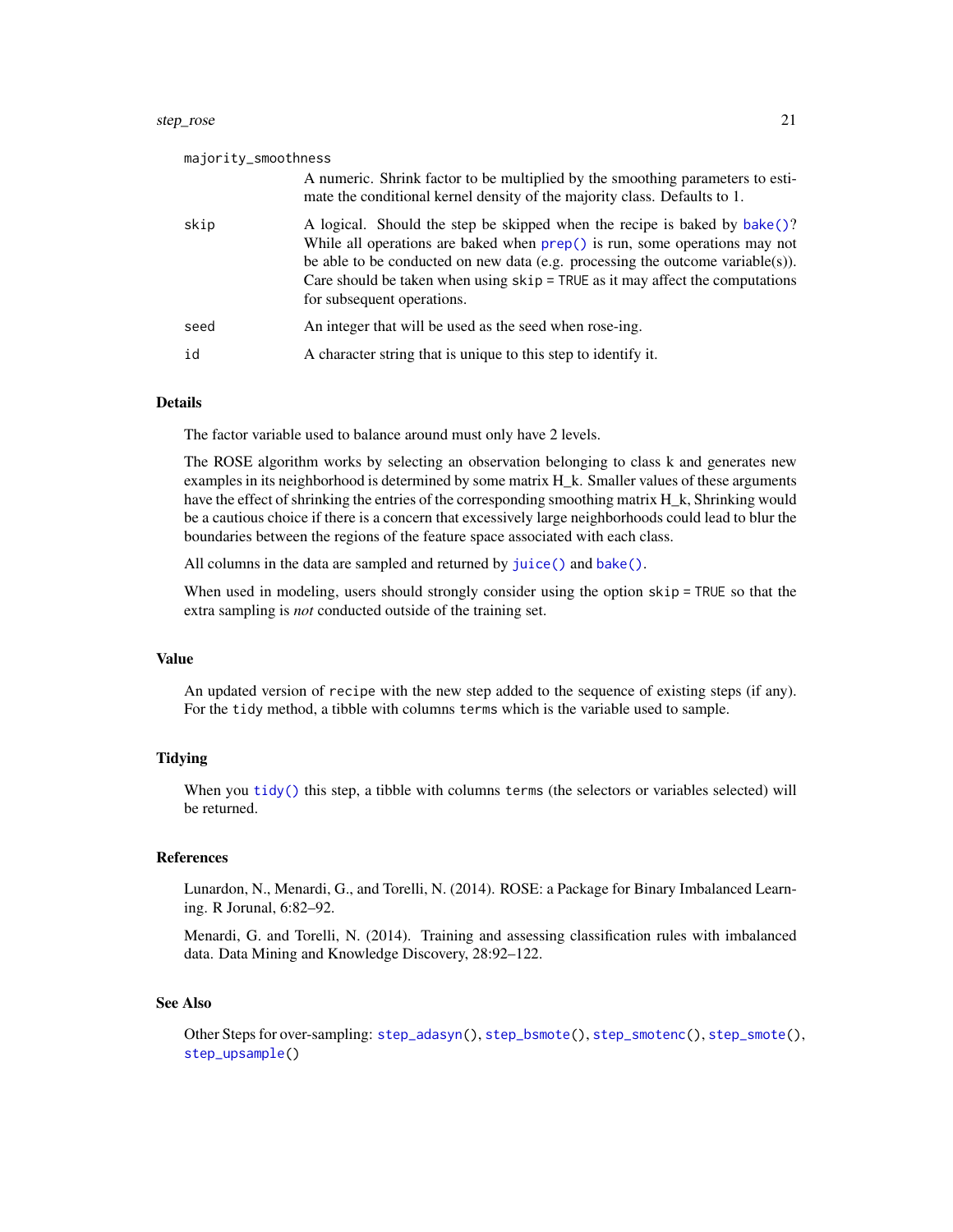```
library(recipes)
library(modeldata)
data(hpc_data)
hpc_data0 <- hpc_data %>%
  mutate(class = factor(class == "VF", labels = c("not VF", "VF"))) %>%
  select(-protocol, -day)
orig <- count(hpc_data0, class, name = "orig")
orig
up_rec <- recipe(class ~ ., data = hpc_data0) %>%
  step_rose(class) %>%
  prep()
training <- up_rec %>%
  bake(new_data = NULL) %>%
  count(class, name = "training")
training
# Since `skip` defaults to TRUE, baking the step has no effect
baked <- up_rec %>%
  bake(new_data = hpc_data0) %>%
  count(class, name = "baked")
baked
orig %>%
  left_join(training, by = "class") %>%
  left_join(baked, by = "class")
library(ggplot2)
ggplot(circle_example, aes(x, y, color = class)) +
  geom_point() +
  labs(title = "Without ROSE")
recipe(class ~ x + y, data = circle_example) %>%
  step_rose(class) %>%
  prep() %>%
  bake(new_data = NULL) %>%
  ggplot(aes(x, y, color = class)) +
  geom_point() +
  labs(title = "With ROSE")
```
<span id="page-21-1"></span>

<span id="page-21-0"></span>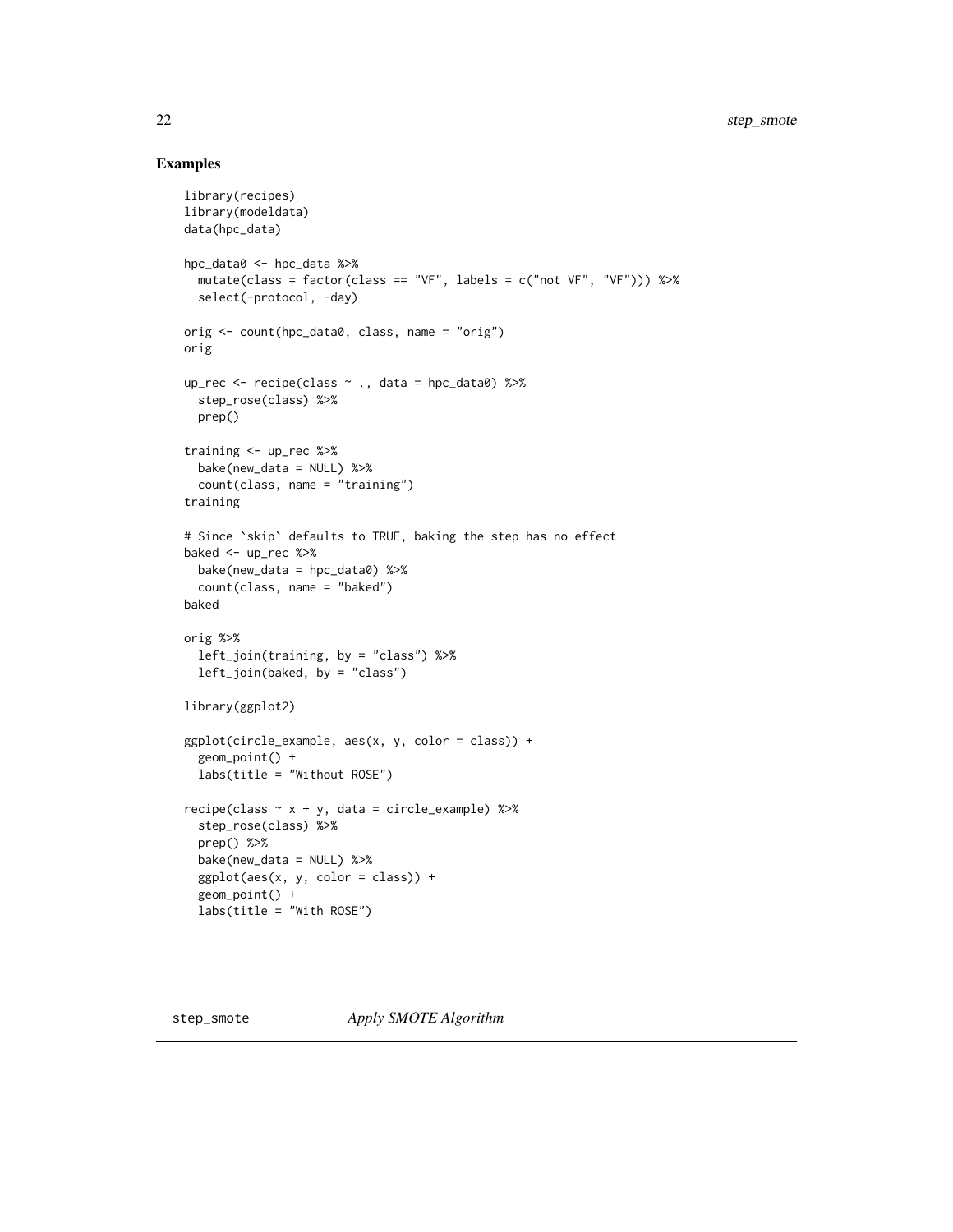# <span id="page-22-0"></span>step\_smote 23

# Description

step\_smote creates a *specification* of a recipe step that generate new examples of the minority class using nearest neighbors of these cases.

# Usage

```
step_smote(
 recipe,
  ...,
 role = NA,
 trained = FALSE,
 column = NULL,
 over_ratio = 1,
 neighbors = 5,
 skip = TRUE,
 seed = sample.int(10^5, 1),
 id = rand_id("smote")
)
```

| recipe     | A recipe object. The step will be added to the sequence of operations for this<br>recipe.                                                                                                                                                                                                                                                                  |
|------------|------------------------------------------------------------------------------------------------------------------------------------------------------------------------------------------------------------------------------------------------------------------------------------------------------------------------------------------------------------|
| .          | One or more selector functions to choose which variable is used to sample the<br>data. See selections() for more details. The selection should result in <i>single</i><br>factor variable. For the tidy method, these are not currently used.                                                                                                              |
| role       | Not used by this step since no new variables are created.                                                                                                                                                                                                                                                                                                  |
| trained    | A logical to indicate if the quantities for preprocessing have been estimated.                                                                                                                                                                                                                                                                             |
| column     | A character string of the variable name that will be populated (eventually) by<br>the  selectors.                                                                                                                                                                                                                                                          |
| over_ratio | A numeric value for the ratio of the majority-to-minority frequencies. The de-<br>fault value (1) means that all other levels are sampled up to have the same fre-<br>quency as the most occurring level. A value of 0.5 would mean that the minority<br>levels will have (at most) (approximately) half as many rows than the majority<br>level.          |
| neighbors  | An integer. Number of nearest neighbor that are used to generate the new exam-<br>ples of the minority class.                                                                                                                                                                                                                                              |
| skip       | A logical. Should the step be skipped when the recipe is baked by bake()?<br>While all operations are baked when prep() is run, some operations may not<br>be able to be conducted on new data (e.g. processing the outcome variable(s)).<br>Care should be taken when using $skip =$ TRUE as it may affect the computations<br>for subsequent operations. |
| seed       | An integer that will be used as the seed when smote-ing.                                                                                                                                                                                                                                                                                                   |
| id         | A character string that is unique to this step to identify it.                                                                                                                                                                                                                                                                                             |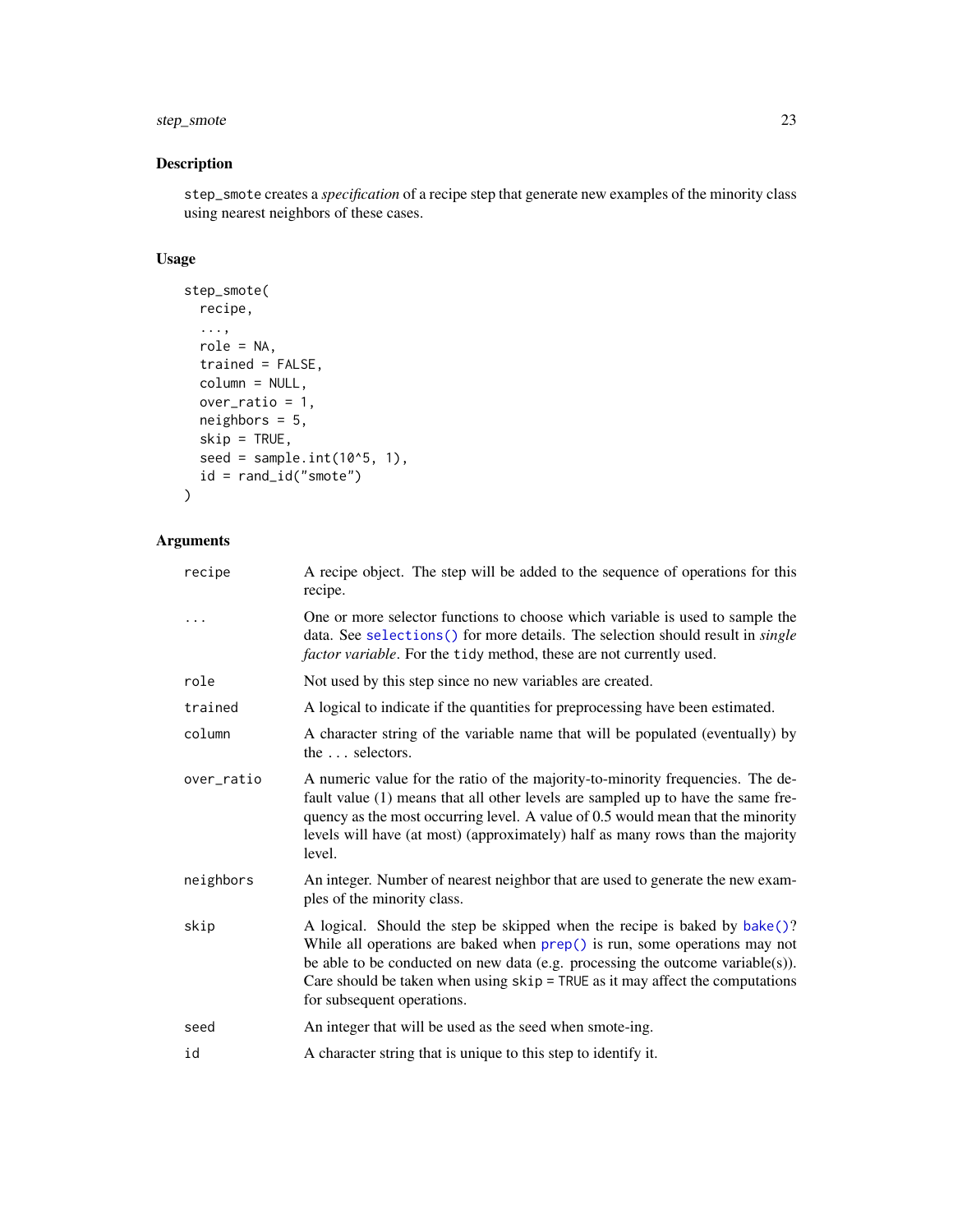#### Details

The parameter neighbors controls the way the new examples are created. For each currently existing minority class example X new examples will be created (this is controlled by the parameter over\_ratio as mentioned above). These examples will be generated by using the information from the neighbors nearest neighbor of each example of the minority class. The parameter neighbors controls how many of these neighbor are used.

All columns in the data are sampled and returned by [juice\(\)](#page-0-0) and [bake\(\)](#page-0-0).

All columns used in this step must be numeric with no missing data.

When used in modeling, users should strongly consider using the option skip = TRUE so that the extra sampling is *not* conducted outside of the training set.

# Value

An updated version of recipe with the new step added to the sequence of existing steps (if any). For the tidy method, a tibble with columns terms which is the variable used to sample.

#### **Tidving**

When you [tidy\(\)](#page-32-1) this step, a tibble with columns terms (the selectors or variables selected) will be returned.

#### References

Chawla, N. V., Bowyer, K. W., Hall, L. O., and Kegelmeyer, W. P. (2002). Smote: Synthetic minority over-sampling technique. Journal of Artificial Intelligence Research, 16:321-357.

#### See Also

[smote\(\)](#page-5-1) for direct implementation

Other Steps for over-sampling: [step\\_adasyn\(](#page-8-1)), [step\\_bsmote\(](#page-10-1)), [step\\_rose\(](#page-19-1)), [step\\_smotenc\(](#page-24-1)), [step\\_upsample\(](#page-29-1))

```
library(recipes)
library(modeldata)
data(hpc_data)
hpc_data0 <- hpc_data %>%
 select(-protocol, -day)
orig <- count(hpc_data0, class, name = "orig")
orig
up_rec <- recipe(class ~ ., data = hpc_data0) %>%
 # Bring the minority levels up to about 1000 each
 # 1000/2211 is approx 0.4523
 step_smote(class, over_ratio = 0.4523) %>%
 prep()
```
<span id="page-23-0"></span>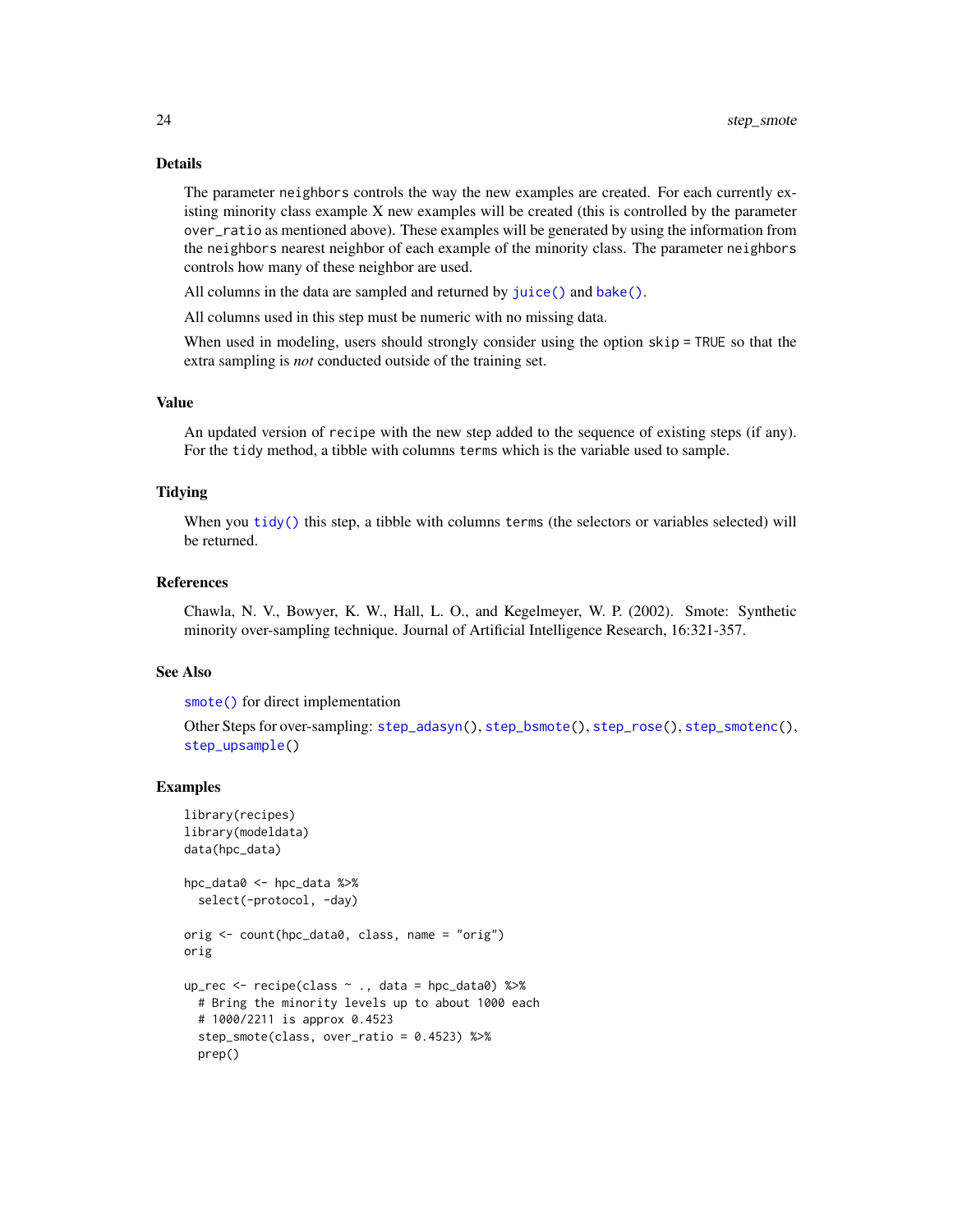```
training <- up_rec %>%
  bake(new_data = NULL) %>%
  count(class, name = "training")
training
# Since `skip` defaults to TRUE, baking the step has no effect
baked <- up_rec %>%
  bake(new_data = hpc_data0) %>%
  count(class, name = "baked")
baked
# Note that if the original data contained more rows than the
# target n (= ratio * majority_n), the data are left alone:
orig %>%
  left_join(training, by = "class") %>%
  left_join(baked, by = "class")
library(ggplot2)
ggplot(circle_example, aes(x, y, color = class)) +
  geom_point() +
  labs(title = "Without SMOTE")
recipe(class ~ x + y, data = circle\_example) %>%
  step_smote(class) %>%
  prep() %>%
  bake(new_data = NULL) %>%
  ggplot(aes(x, y, color = class)) +
  geom_point() +
  labs(title = "With SMOTE")
```

```
step_smotenc Apply SMOTENC algorithm
```
#### Description

step\_smotenc creates a *specification* of a recipe step that generate new examples of the minority class using nearest neighbors of these cases. Gower's distance is used to handle mixed data types. For categorical variables, the most common category along neighbors is chosen.

#### Usage

```
step_smotenc(
 recipe,
  ...,
  role = NA,
  trained = FALSE,
  column = NULL,
```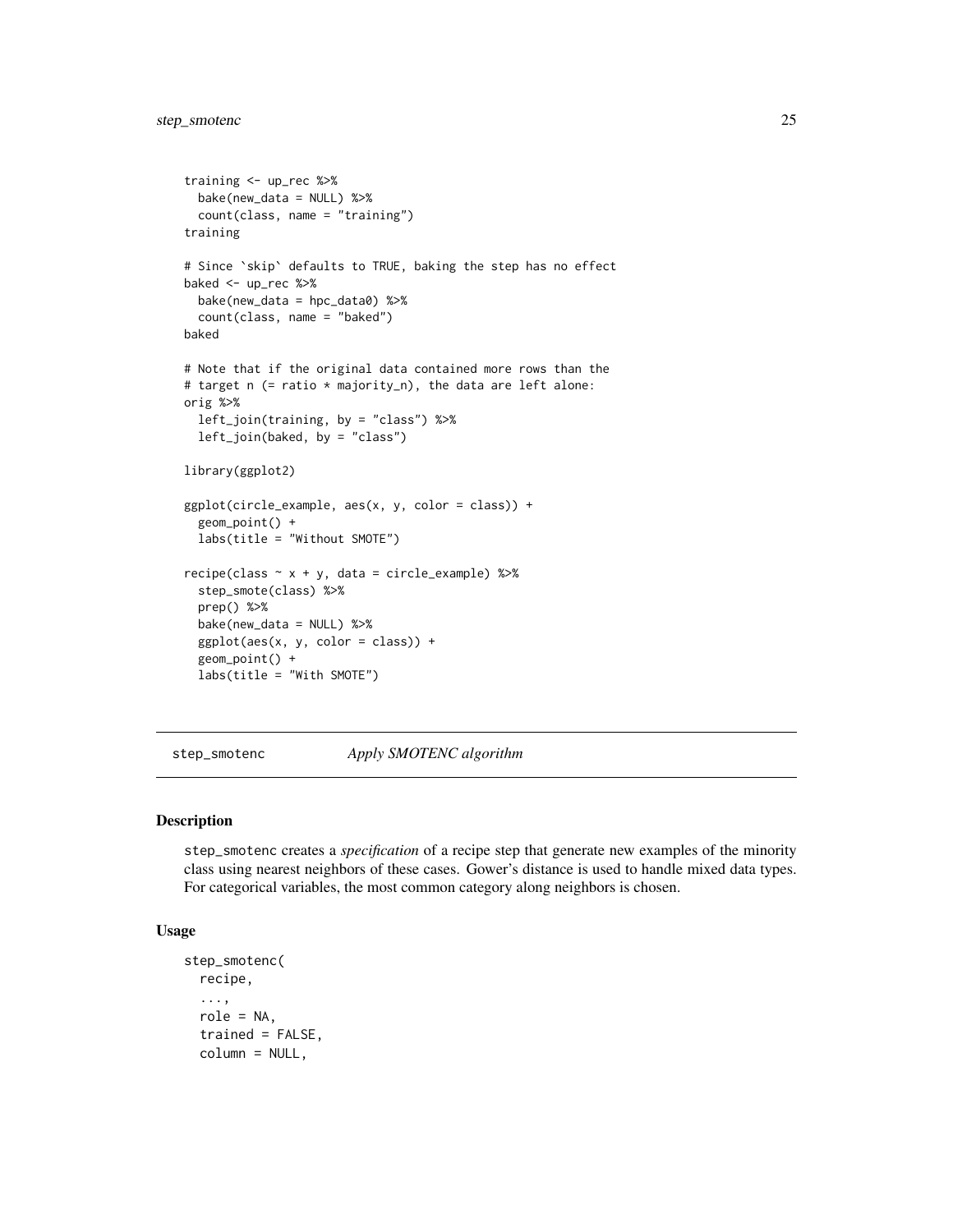```
over_ratio = 1,
  neighbors = 5,
  skip = TRUE,
  seed = sample.int(10<sup>0</sup>5, 1),id = rand_id("smotenc")
\mathcal{L}
```
# Arguments

| recipe     | A recipe object. The step will be added to the sequence of operations for this<br>recipe.                                                                                                                                                                                                                                                                      |
|------------|----------------------------------------------------------------------------------------------------------------------------------------------------------------------------------------------------------------------------------------------------------------------------------------------------------------------------------------------------------------|
|            | One or more selector functions to choose which variable is used to sample the<br>data. See selections () for more details. The selection should result in <i>single</i><br><i>factor variable</i> . For the tidy method, these are not currently used.                                                                                                         |
| role       | Not used by this step since no new variables are created.                                                                                                                                                                                                                                                                                                      |
| trained    | A logical to indicate if the quantities for preprocessing have been estimated.                                                                                                                                                                                                                                                                                 |
| column     | A character string of the variable name that will be populated (eventually) by<br>the $\ldots$ selectors.                                                                                                                                                                                                                                                      |
| over_ratio | A numeric value for the ratio of the majority-to-minority frequencies. The de-<br>fault value (1) means that all other levels are sampled up to have the same fre-<br>quency as the most occurring level. A value of 0.5 would mean that the minority<br>levels will have (at most) (approximately) half as many rows than the majority<br>level.              |
| neighbors  | An integer. Number of nearest neighbor that are used to generate the new exam-<br>ples of the minority class.                                                                                                                                                                                                                                                  |
| skip       | A logical. Should the step be skipped when the recipe is baked by bake()?<br>While all operations are baked when prep() is run, some operations may not<br>be able to be conducted on new data (e.g. processing the outcome variable $(s)$ ).<br>Care should be taken when using $skip =$ TRUE as it may affect the computations<br>for subsequent operations. |
| seed       | An integer that will be used as the seed when smote-ing.                                                                                                                                                                                                                                                                                                       |
| id         | A character string that is unique to this step to identify it.                                                                                                                                                                                                                                                                                                 |

# Details

The parameter neighbors controls the way the new examples are created. For each currently existing minority class example X new examples will be created (this is controlled by the parameter over\_ratio as mentioned above). These examples will be generated by using the information from the neighbors nearest neighbor of each example of the minority class. The parameter neighbors controls how many of these neighbor are used.

All columns in the data are sampled and returned by [juice\(\)](#page-0-0) and [bake\(\)](#page-0-0).

Columns can be numeric and categorical with no missing data.

When used in modeling, users should strongly consider using the option skip = TRUE so that the extra sampling is *not* conducted outside of the training set.

<span id="page-25-0"></span>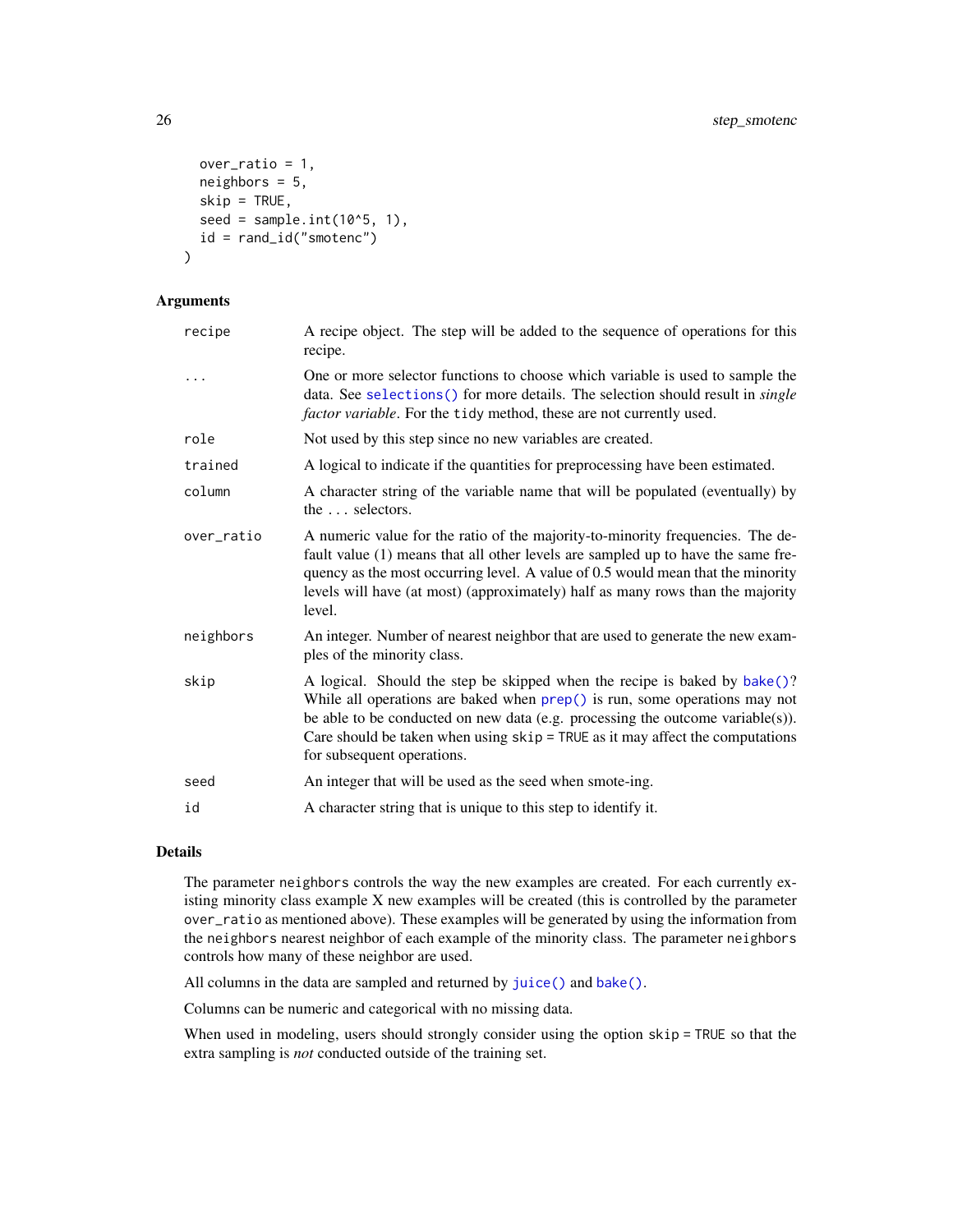# <span id="page-26-0"></span>step\_smotenc 27

## Value

An updated version of recipe with the new step added to the sequence of existing steps (if any). For the tidy method, a tibble with columns terms which is the variable used to sample.

#### Tidying

When you [tidy\(\)](#page-32-1) this step, a tibble with columns terms (the selectors or variables selected) will be returned.

#### References

Chawla, N. V., Bowyer, K. W., Hall, L. O., and Kegelmeyer, W. P. (2002). Smote: Synthetic minority over-sampling technique. Journal of Artificial Intelligence Research, 16:321-357.

#### See Also

[smotenc\(\)](#page-6-1) for direct implementation

```
Other Steps for over-sampling: step_adasyn(), step_bsmote(), step_rose(), step_smote(),
step_upsample()
```

```
library(recipes)
library(modeldata)
data(hpc_data)
orig <- count(hpc_data, class, name = "orig")
orig
up_rec <- recipe(class ~ ., data = hpc_data) %>%
  step_impute_knn(all_predictors()) %>%
  # Bring the minority levels up to about 1000 each
  # 1000/2211 is approx 0.4523
  step_smotenc(class, over_ratio = 0.4523) %>%
  prep()
training <- up_rec %>%
  bake(new_data = NULL) %>%
  count(class, name = "training")
training
# Since `skip` defaults to TRUE, baking the step has no effect
baked <- up_rec %>%
  bake(new_data = hpc_data) %>%
  count(class, name = "baked")
baked
# Note that if the original data contained more rows than the
# target n (= ratio * majority_n), the data are left alone:
orig %>%
 left_join(training, by = "class") %>%
```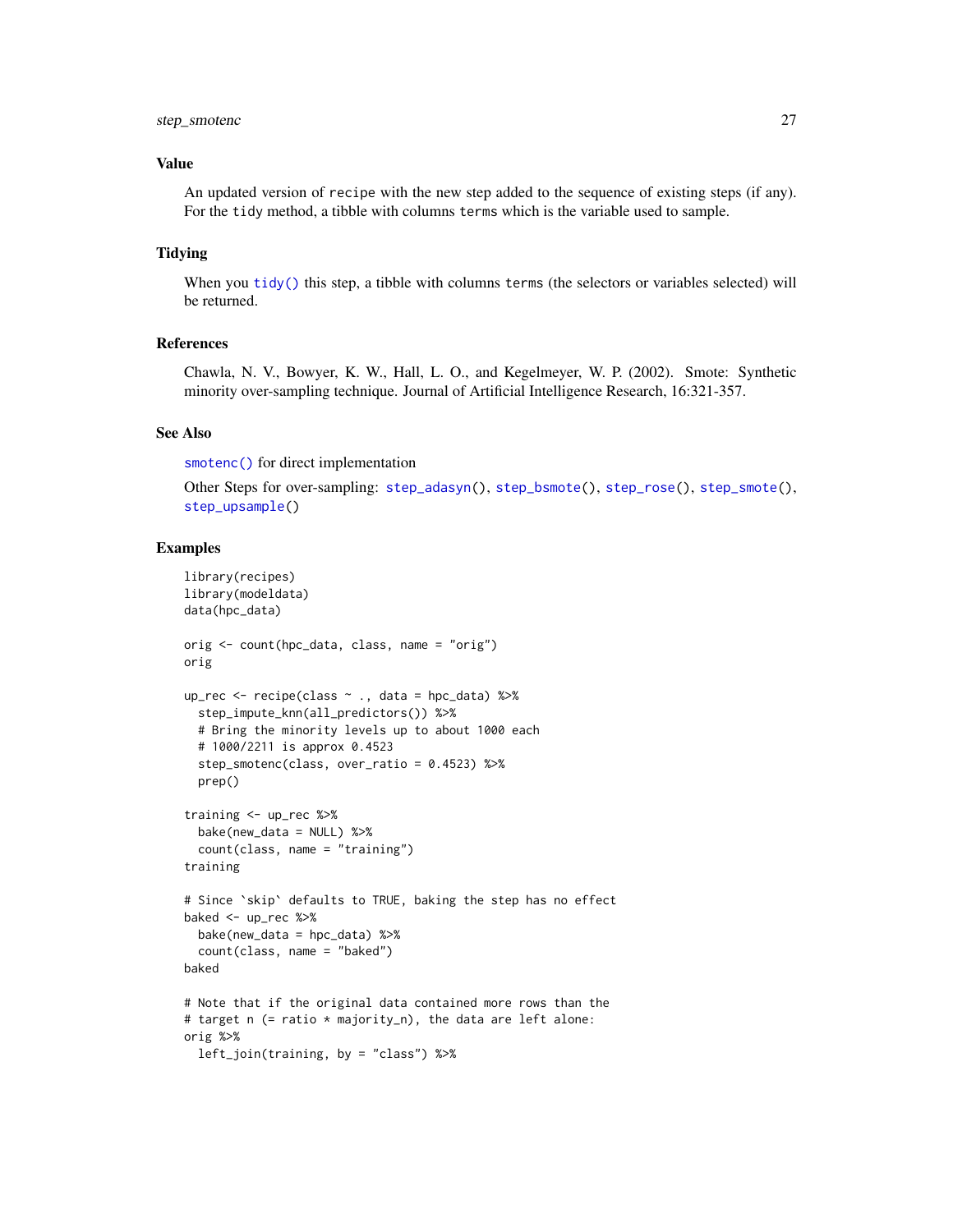```
left_join(baked, by = "class")
```
<span id="page-27-1"></span>step\_tomek *Remove Tomek's Links*

# Description

step\_tomek creates a *specification* of a recipe step that removes majority class instances of tomek links.

# Usage

```
step_tomek(
 recipe,
  ...,
 role = NA,
 trained = FALSE,
 column = NULL,
 skip = TRUE,
 seed = sample.int(10^5, 1),
 id = rand_id("tomek")
)
```

| recipe  | A recipe object. The step will be added to the sequence of operations for this<br>recipe.                                                                                                                                                                                                                                                                    |
|---------|--------------------------------------------------------------------------------------------------------------------------------------------------------------------------------------------------------------------------------------------------------------------------------------------------------------------------------------------------------------|
| $\cdot$ | One or more selector functions to choose which variable is used to sample the<br>data. See selections () for more details. The selection should result in <i>single</i><br><i>factor variable</i> . For the tidy method, these are not currently used.                                                                                                       |
| role    | Not used by this step since no new variables are created.                                                                                                                                                                                                                                                                                                    |
| trained | A logical to indicate if the quantities for preprocessing have been estimated.                                                                                                                                                                                                                                                                               |
| column  | A character string of the variable name that will be populated (eventually) by<br>the $\ldots$ selectors.                                                                                                                                                                                                                                                    |
| skip    | A logical. Should the step be skipped when the recipe is baked by bake()?<br>While all operations are baked when $prep()$ is run, some operations may not<br>be able to be conducted on new data (e.g. processing the outcome variable(s)).<br>Care should be taken when using $skip =$ TRUE as it may affect the computations<br>for subsequent operations. |
| seed    | An integer that will be used as the seed when applied.                                                                                                                                                                                                                                                                                                       |
| id      | A character string that is unique to this step to identify it.                                                                                                                                                                                                                                                                                               |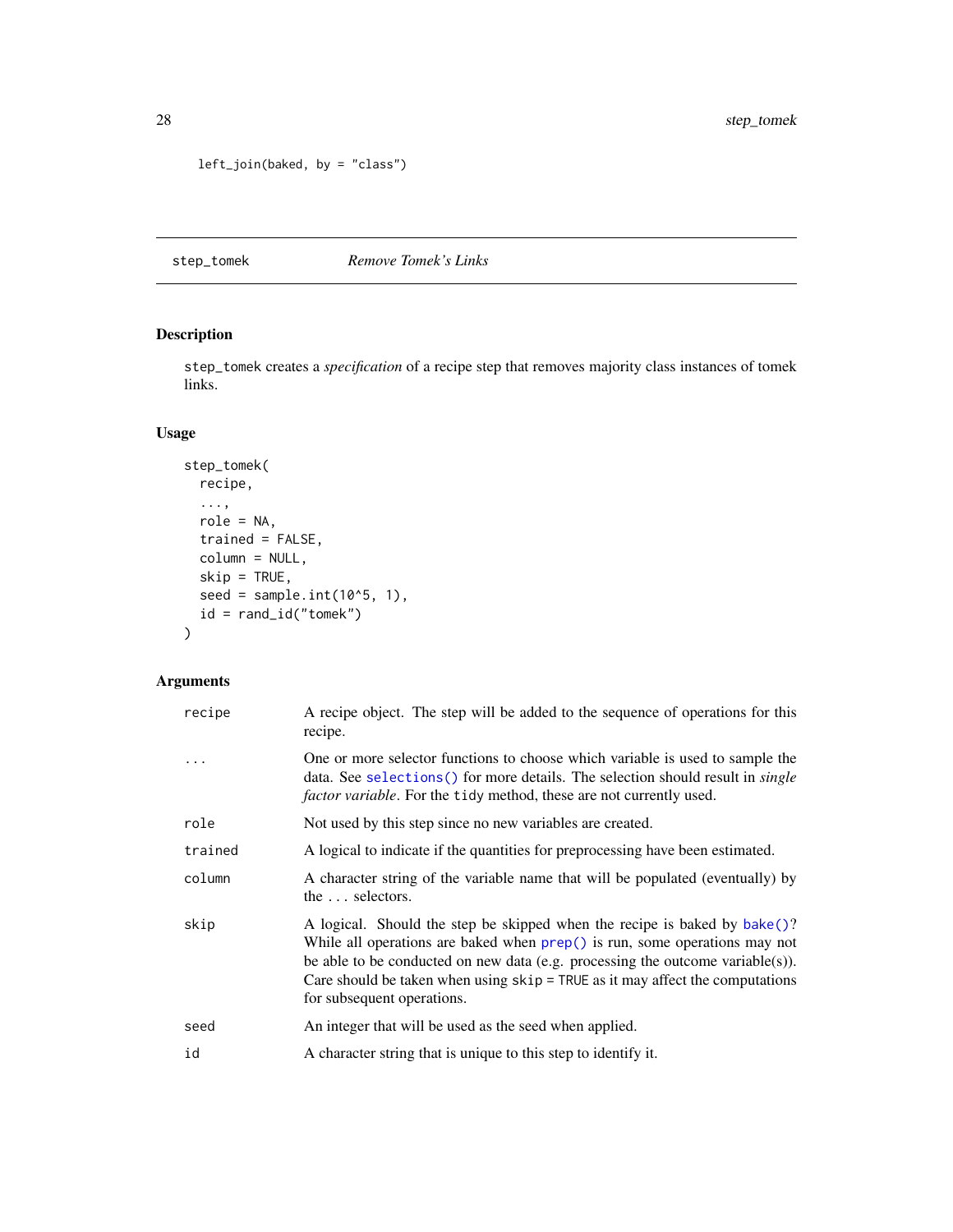# <span id="page-28-0"></span>step\_tomek 29

# Details

The factor variable used to balance around must only have 2 levels. All other variables must be numerics with no missing data.

A tomek link is defined as a pair of points from different classes and are each others nearest neighbors.

All columns in the data are sampled and returned by [juice\(\)](#page-0-0) and [bake\(\)](#page-0-0).

When used in modeling, users should strongly consider using the option skip = TRUE so that the extra sampling is *not* conducted outside of the training set.

# Value

An updated version of recipe with the new step added to the sequence of existing steps (if any). For the tidy method, a tibble with columns terms which is the variable used to sample.

#### Tidying

When you [tidy\(\)](#page-32-1) this step, a tibble with columns terms (the selectors or variables selected) will be returned.

#### References

Tomek. Two modifications of cnn. IEEE Trans. Syst. Man Cybern., 6:769-772, 1976.

#### See Also

[tomek\(\)](#page-33-1) for direct implementation

Other Steps for under-sampling: [step\\_downsample\(](#page-13-1)), [step\\_nearmiss\(](#page-16-1))

```
library(recipes)
library(modeldata)
data(hpc_data)
hpc_data0 <- hpc_data %>%
  select(-protocol, -day)
orig <- count(hpc_data0, class, name = "orig")
orig
up_rec <- recipe(class ~ ., data = hpc_data0) %>%
  step_tomek(class) %>%
  prep()
training <- up_rec %>%
  bake(new_data = NULL) %>%
  count(class, name = "training")
training
```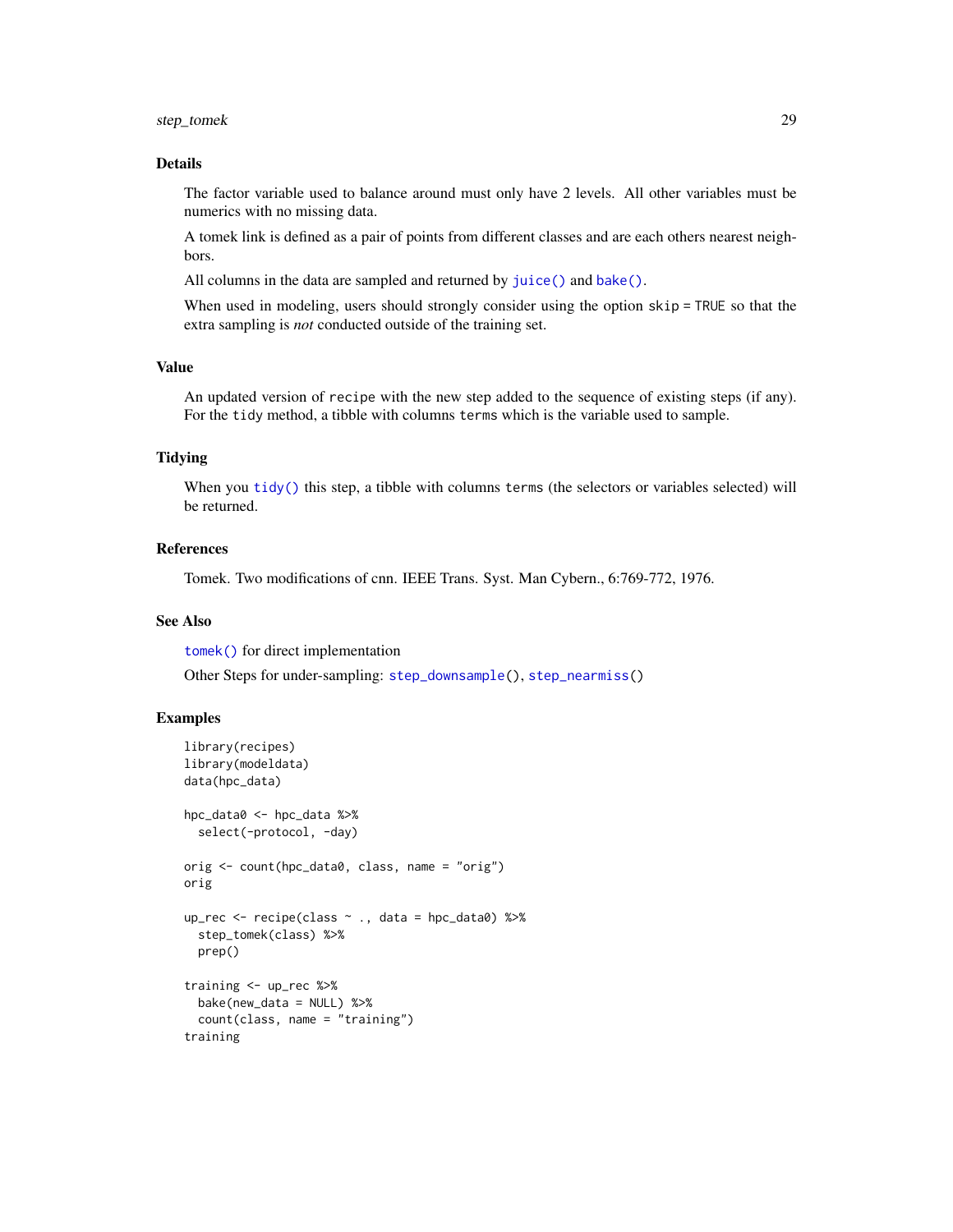```
# Since `skip` defaults to TRUE, baking the step has no effect
baked <- up_rec %>%
  bake(new_data = hpc_data0) %>%
  count(class, name = "baked")
baked
orig %>%
  left_join(training, by = "class") %>%
  left_join(baked, by = "class")
library(ggplot2)
ggplot(circle\_example, aes(x, y, color = class)) +geom_point() +
  labs(title = "Without Tomek") +
  xlim(c(1, 15)) +
  ylim(c(1, 15))
recipe(class ~ x + y, data = circle_example) %step_tomek(class) %>%
  prep() %>%
  bake(new_data = NULL) %>%
  ggplot(aes(x, y, color = class)) +
  geom_point() +
  labs(title = "With Tomek") +
  xlim(c(1, 15)) +
  ylim(c(1, 15))
```
<span id="page-29-1"></span>

| step_upsample |  | Up-Sample a Data Set Based on a Factor Variable |  |  |  |  |  |  |
|---------------|--|-------------------------------------------------|--|--|--|--|--|--|
|---------------|--|-------------------------------------------------|--|--|--|--|--|--|

#### Description

step\_upsample creates a *specification* of a recipe step that will replicate rows of a data set to make the occurrence of levels in a specific factor level equal.

# Usage

```
step_upsample(
  recipe,
  ...,
  over_ratio = 1,
  ratio = deprecated(),
  role = NA,
  trained = FALSE,
  column = NULL,
  target = NA,
  skip = TRUE,
  seed = sample.int(10^5, 1),
```
<span id="page-29-0"></span>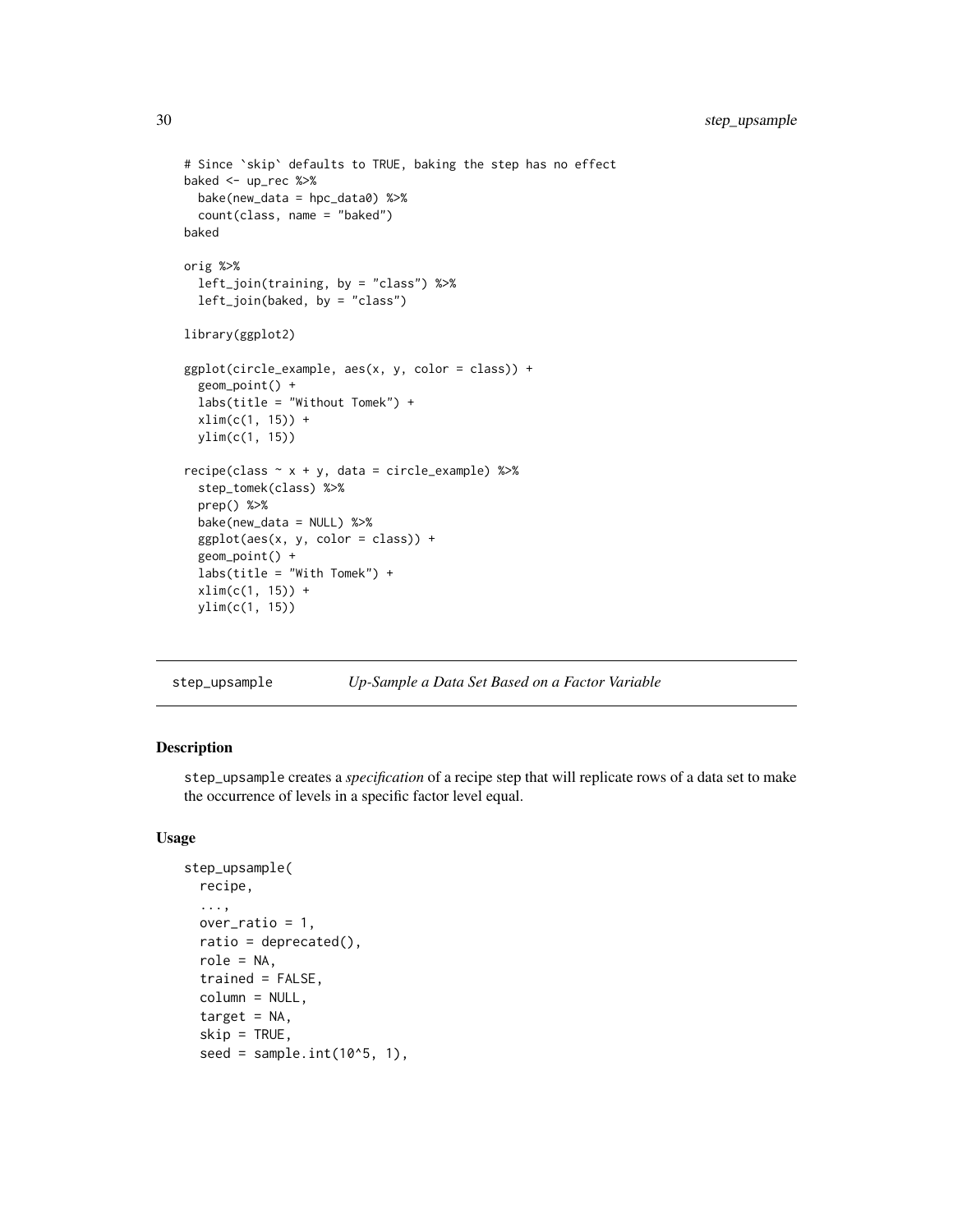<span id="page-30-0"></span>id = rand\_id("upsample")  $\lambda$ 

# Arguments

| A recipe object. The step will be added to the sequence of operations for this<br>recipe.                                                                                                                                                                                                                                                                    |
|--------------------------------------------------------------------------------------------------------------------------------------------------------------------------------------------------------------------------------------------------------------------------------------------------------------------------------------------------------------|
| One or more selector functions to choose which variable is used to sample the<br>data. See selections() for more details. The selection should result in <i>single</i><br>factor variable. For the tidy method, these are not currently used.                                                                                                                |
| A numeric value for the ratio of the majority-to-minority frequencies. The de-<br>fault value (1) means that all other levels are sampled up to have the same fre-<br>quency as the most occurring level. A value of 0.5 would mean that the minority<br>levels will have (at most) (approximately) half as many rows than the majority<br>level.            |
| Deprecated argument; same as over_ratio.                                                                                                                                                                                                                                                                                                                     |
| Not used by this step since no new variables are created.                                                                                                                                                                                                                                                                                                    |
| A logical to indicate if the quantities for preprocessing have been estimated.                                                                                                                                                                                                                                                                               |
| A character string of the variable name that will be populated (eventually) by<br>the  selectors.                                                                                                                                                                                                                                                            |
| An integer that will be used to subsample. This should not be set by the user and<br>will be populated by prep.                                                                                                                                                                                                                                              |
| A logical. Should the step be skipped when the recipe is baked by bake()?<br>While all operations are baked when $prep()$ is run, some operations may not<br>be able to be conducted on new data (e.g. processing the outcome variable(s)).<br>Care should be taken when using $skip =$ TRUE as it may affect the computations<br>for subsequent operations. |
| An integer that will be used as the seed when upsampling.                                                                                                                                                                                                                                                                                                    |
| A character string that is unique to this step to identify it.                                                                                                                                                                                                                                                                                               |
|                                                                                                                                                                                                                                                                                                                                                              |

# Details

Up-sampling is intended to be performed on the *training* set alone. For this reason, the default is skip = TRUE.

If there are missing values in the factor variable that is used to define the sampling, missing data are selected at random in the same way that the other factor levels are sampled. Missing values are not used to determine the amount of data in the majority level (see example below).

For any data with factor levels occurring with the same frequency as the majority level, all data will be retained.

All columns in the data are sampled and returned by [juice\(\)](#page-0-0) and [bake\(\)](#page-0-0).

#### Value

An updated version of recipe with the new step added to the sequence of existing steps (if any). For the tidy method, a tibble with columns terms which is the variable used to sample.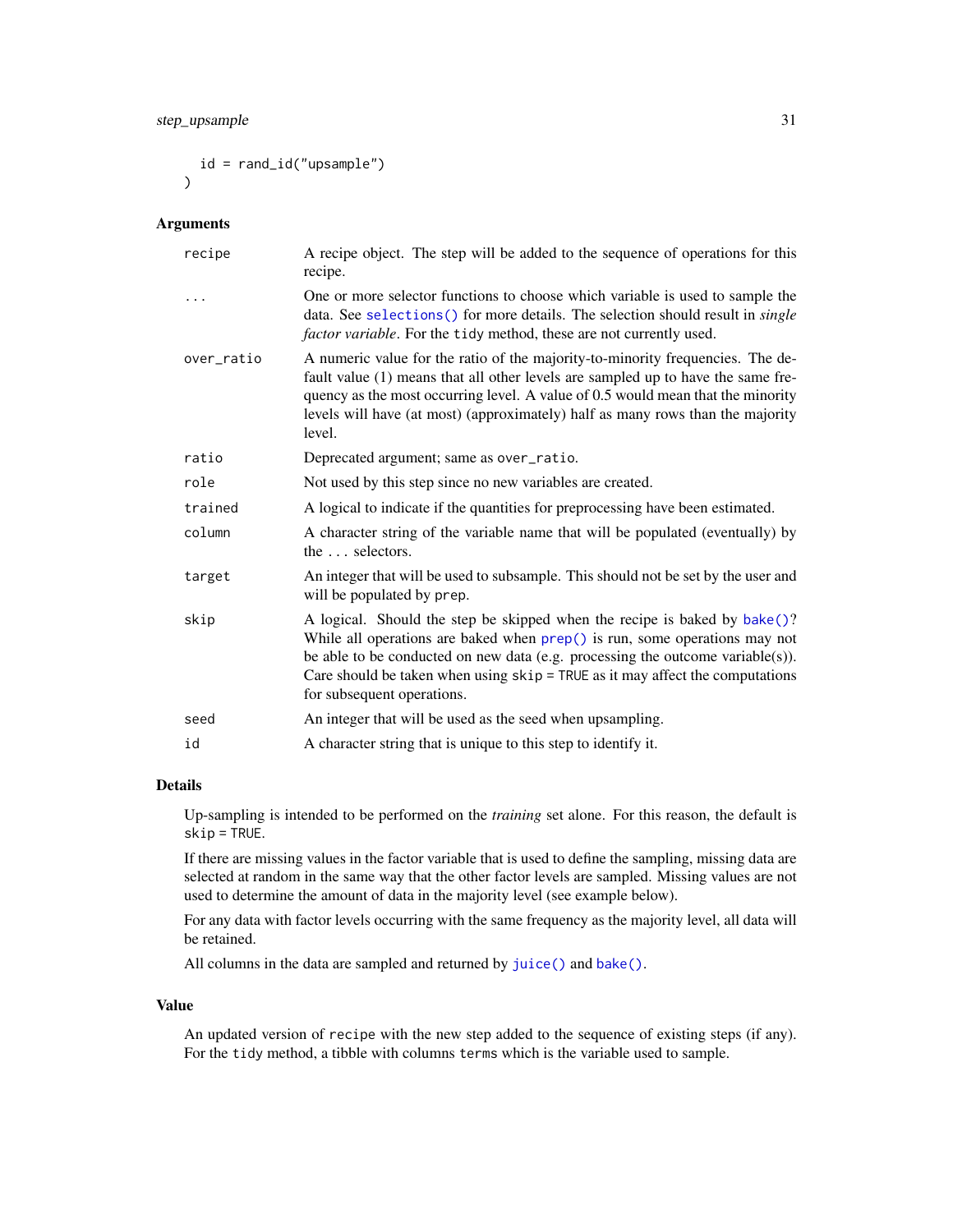# <span id="page-31-0"></span>**Tidying**

When you [tidy\(\)](#page-32-1) this step, a tibble with columns terms (the selectors or variables selected) will be returned.

#### See Also

Other Steps for over-sampling: [step\\_adasyn\(](#page-8-1)), [step\\_bsmote\(](#page-10-1)), [step\\_rose\(](#page-19-1)), [step\\_smotenc\(](#page-24-1)), [step\\_smote\(](#page-21-1))

```
library(recipes)
library(modeldata)
data(hpc_data)
hpc_data0 <- hpc_data %>%
  select(-protocol, -day)
orig <- count(hpc_data0, class, name = "orig")
orig
up_rec <- recipe(class ~ ., data = hpc_data0) %>%
  # Bring the minority levels up to about 1000 each
  # 1000/2211 is approx 0.4523
  step_upsample(class, over_ratio = 0.4523) %>%
  prep()
training <- up_rec %>%
  bake(new_data = NULL) %>%
  count(class, name = "training")
training
# Since `skip` defaults to TRUE, baking the step has no effect
baked <- up_rec %>%
  bake(new_data = hpc_data0) %>%
  count(class, name = "baked")
baked
# Note that if the original data contained more rows than the
# target n (= ratio * majority_n), the data are left alone:
orig %>%
  left_join(training, by = "class") %>%
  left_join(baked, by = "class")
library(ggplot2)
ggplot(circle_example, aes(x, y, color = class)) +
  geom_point() +
  labs(title = "Without upsample")
recipe(class ~ x + y, data = circle_example) %step_upsample(class) %>%
```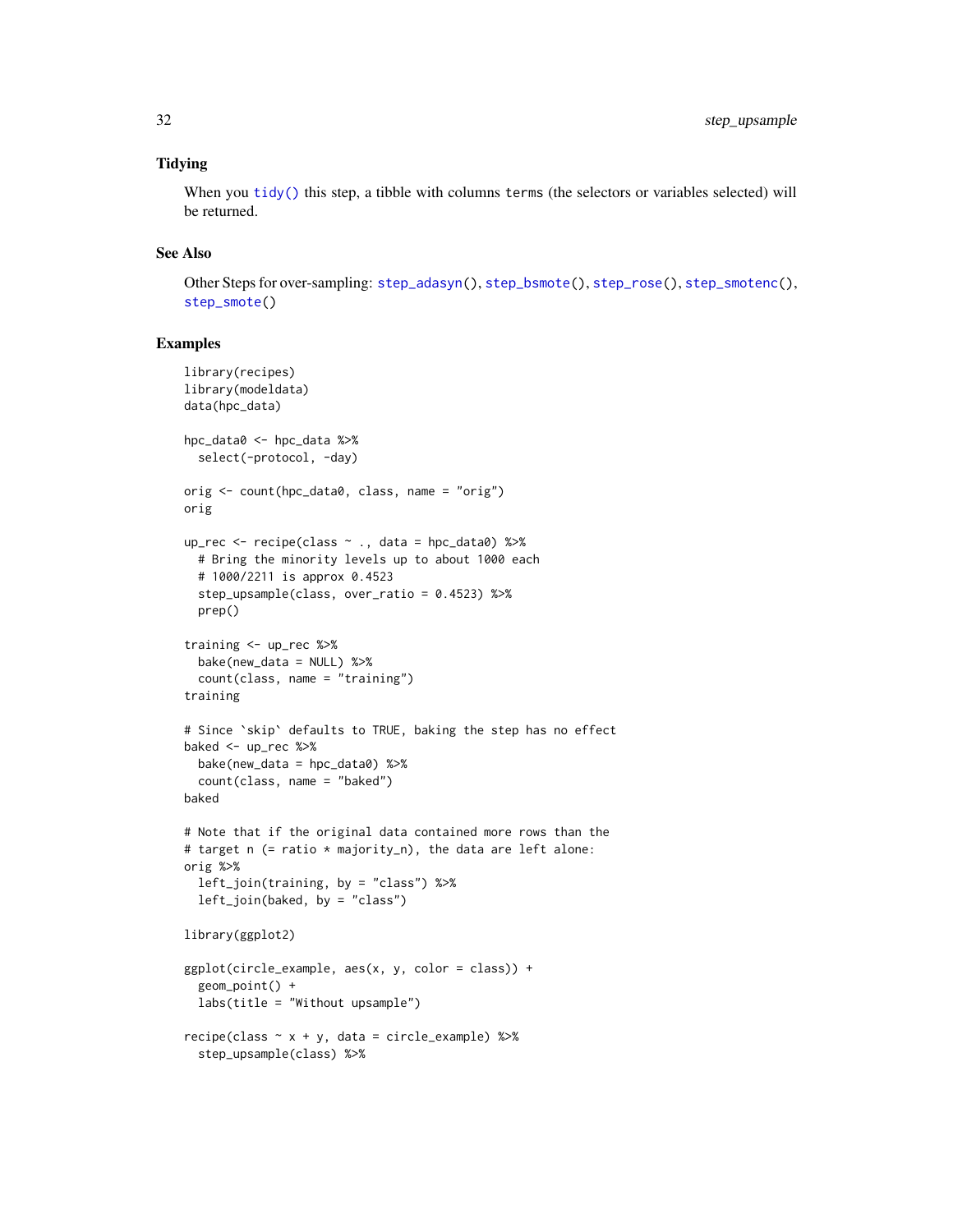# <span id="page-32-0"></span>tidy.step\_adasyn 33

```
prep() %>%
bake(new_data = NULL) %>%
ggplot(aes(x, y, color = class)) +
geom_jitter(width = 0.1, height = 0.1) +
labs(title = "With upsample (with jittering)")
```
tidy.step\_adasyn *Tidy the Result of a Recipe*

#### <span id="page-32-1"></span>Description

tidy will return a data frame that contains information regarding a recipe or operation within the recipe (when a tidy method for the operation exists). See [recipes::tidy.recipe](#page-0-0) for more information.

#### Usage

## S3 method for class 'step\_adasyn' tidy $(x, \ldots)$ ## S3 method for class 'step\_bsmote' tidy $(x, \ldots)$ ## S3 method for class 'step\_downsample' tidy $(x, \ldots)$ ## S3 method for class 'step\_nearmiss' tidy $(x, \ldots)$ ## S3 method for class 'step\_rose' tidy $(x, \ldots)$ ## S3 method for class 'step\_smote' tidy $(x, \ldots)$ ## S3 method for class 'step\_smotenc' tidy $(x, \ldots)$ ## S3 method for class 'step\_tomek' tidy(x, ...) ## S3 method for class 'step\_upsample' tidy $(x, \ldots)$ 

|          | A step_upsample object. |
|----------|-------------------------|
| $\cdots$ | Not currently used.     |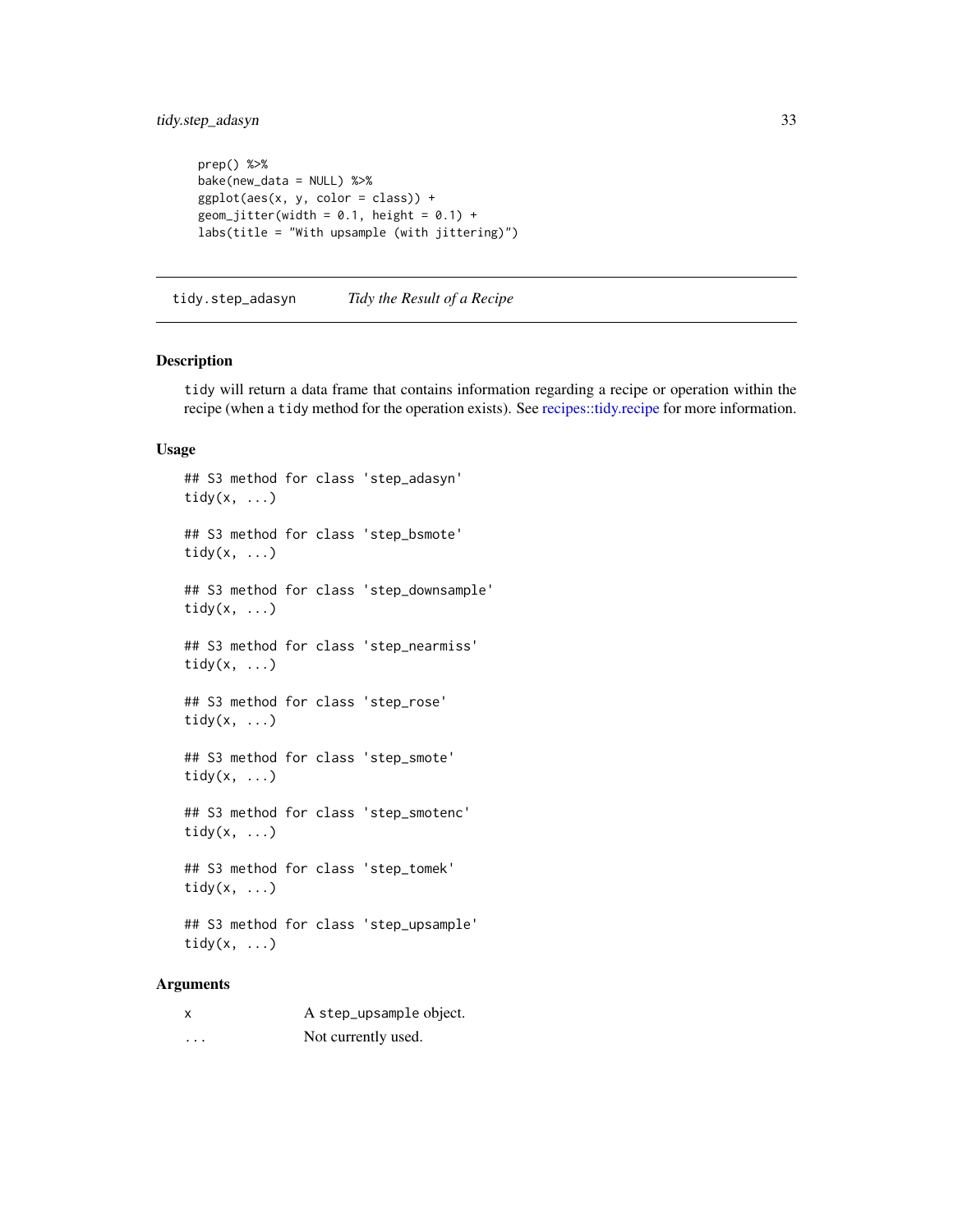<span id="page-33-1"></span><span id="page-33-0"></span>

# Description

Removed observations that are part of tomek links.

# Usage

tomek(df, var)

#### Arguments

| df  | data.frame or tibble. Must have 1 factor variable and remaining numeric vari-<br>ables. |
|-----|-----------------------------------------------------------------------------------------|
| var | Character, name of variable containing factor variable.                                 |

# Details

All columns used in this function must be numeric with no missing data.

# Value

A data.frame or tibble, depending on type of df.

# References

Tomek. Two modifications of cnn. IEEE Trans. Syst. Man Cybern., 6:769-772, 1976.

#### See Also

[step\\_tomek\(\)](#page-27-1) for step function of this method Other Direct Implementations: [adasyn\(](#page-1-1)), [bsmote\(](#page-2-1)), [nearmiss\(](#page-4-1)), [smotenc\(](#page-6-1)), [smote\(](#page-5-1))

```
circle_numeric <- circle_example[, c("x", "y", "class")]
res <- tomek(circle_numeric, var = "class")
```